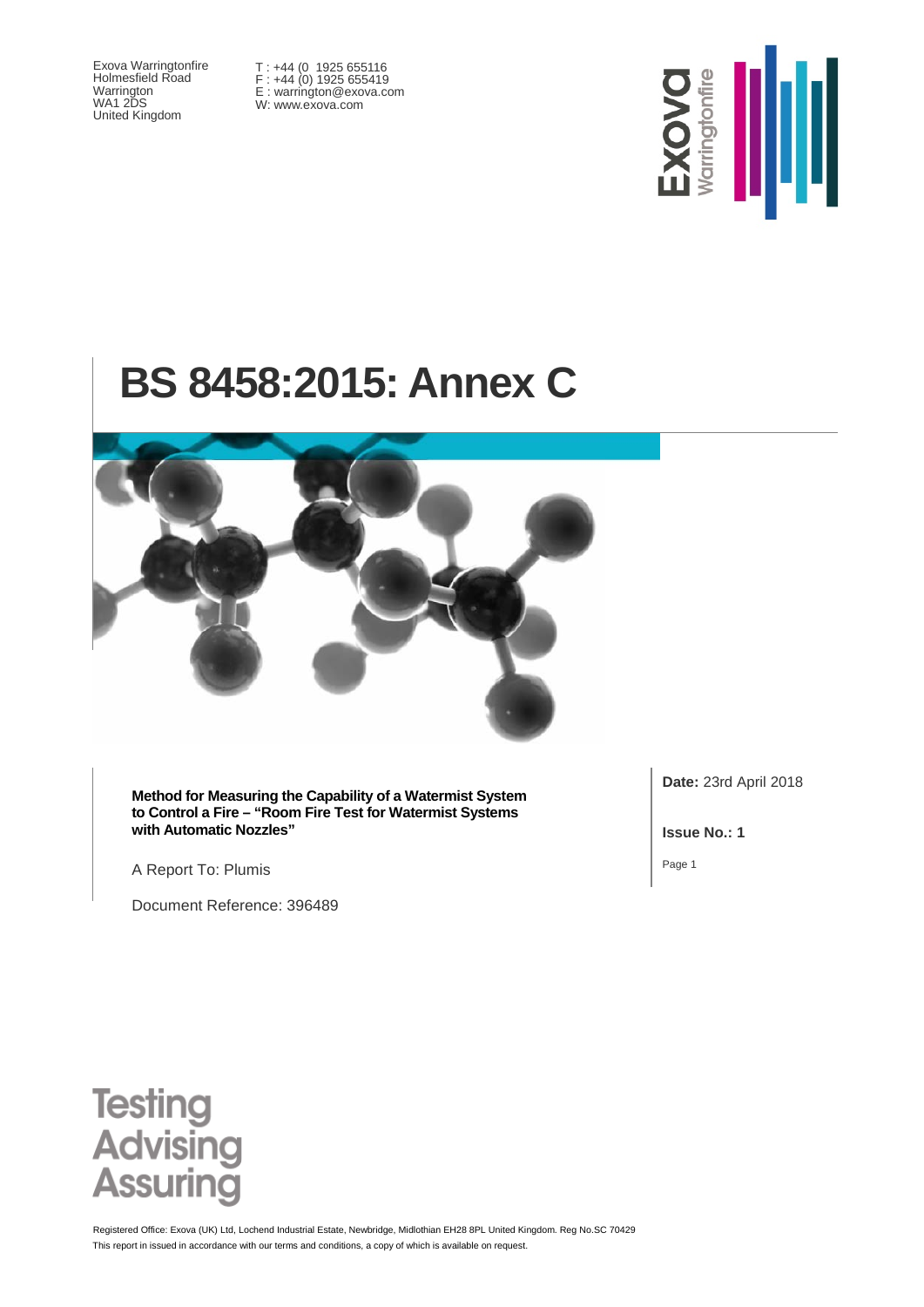

## <span id="page-1-0"></span>**Executive Summary**

**Objective** To demonstrate the capability of a watermist system to control a fire when tested in accordance with BS 8458:2015: Annex C.

| <b>Generic Description</b>                                                       | <b>Product reference</b>                                                                      | Thickness /<br>diameter / angle                                                                                                                       | Weight per unit area<br>density / weight<br>per unit length |
|----------------------------------------------------------------------------------|-----------------------------------------------------------------------------------------------|-------------------------------------------------------------------------------------------------------------------------------------------------------|-------------------------------------------------------------|
| Automist multiroom<br>"Smartscan" targeted water<br>mist fire suppression system | "Automist Multiroom<br>Smartscan ("Hydra") System"                                            | Not applicable                                                                                                                                        | Not applicable                                              |
|                                                                                  | Individual components used to manufacture the system:                                         |                                                                                                                                                       |                                                             |
| Nozzle                                                                           | "Smartscan vertical flat 65 <sup>o</sup><br>spray nozzle part of SH11<br>spray head assembly" | 65 <sup>°</sup> flat cone                                                                                                                             | Not applicable                                              |
| Hose                                                                             | "Production High Pressure<br>Hose 150bar Working<br>Pressure"                                 | $1/4"$ hose:<br>Internal: $\varnothing$ 6.3mm<br>External: Ø 15mm<br>$5/16"$ hose:<br>Internal: $\varnothing$ 7.9mm<br>External: $\varnothing$ 16.6mm | 0.33 to 0.39kg/m                                            |
| Pump                                                                             | "AP08"                                                                                        | Not applicable                                                                                                                                        | Not applicable                                              |
| Heat alarm                                                                       | "51000"                                                                                       | Not applicable                                                                                                                                        | Not applicable                                              |
|                                                                                  | Please see pages 7 & 8 of this test report for the full description of the system tested      |                                                                                                                                                       |                                                             |

#### **Test Sponsor** Plumis, Unit 1E, Clapham North Art Centre, 26 Voltaire Road, London, SW4 6DH

#### **Test Results:**

**Thermocouple location Maximum temperature °C** (as per BS 8458:2015: Annex C.4 paragraph 3) Test 1 Test 2 Test 3 Test 4 Test 5 Test 6 Test 7 Test 8 Test 9 Test 10 Test 11 75mm below the underside of the no andorolas or the || 109 || 270 || 139 || 219 || 100 || 92 || 104 || 90 || 131 || 111 || 96<br>ceiling 1.6m above the floor, close to fire  $\left( \text{if applicable} \right)$  33  $\left| 33 \right|$  49  $\left| N/A \right|$  63  $\left| 62 \right|$  36  $\left| N/A \right|$  72  $\left| 40 \right| N/A$  34 1.6m above the floor, centre (if applicable) <sup>52</sup> N/A <sup>39</sup> N/A <sup>47</sup> N/A <sup>39</sup> <sup>63</sup> N/A <sup>31</sup> <sup>30</sup> 1.6m above the floor, furthest from<br>fire fire <sup>48</sup> <sup>38</sup> <sup>56</sup> <sup>40</sup> <sup>51</sup> <sup>46</sup> <sup>40</sup> <sup>45</sup> <sup>34</sup> <sup>31</sup> <sup>30</sup>

**Key:**

#### **Nozzle configuration 1 (as detailed in Figures 12, 13, 14 and 15):**

Test 1 – Corner.

Test 2 – Between two nozzles.

Test 3 – Beneath a nozzle.

Test 4 – Between two nozzles ventilation test.

**Nozzle configuration 2 (as detailed in Figures 16, 17, 18 and 19):**

- Test 5 Corner.
- Test 6 Between two nozzles open room test.
- Test 7 Beneath a nozzle open room test.
- Test 8 Corner ventilation test.

#### **Nozzle configuration 3 (as detailed in Figures 20, 21, 22 and 23):**

Test 9 – Between two nozzles open room test.

Test 10 – Beneath a nozzle open room test.

Test 11 – Corner open room test.

| Document No.: | 396489        | Page No.:   | 2 of 38         |
|---------------|---------------|-------------|-----------------|
| Author:       | T. Kinder     | Issue Date: | 23rd April 2018 |
| Client:       | <b>Plumis</b> | Issue No.:  |                 |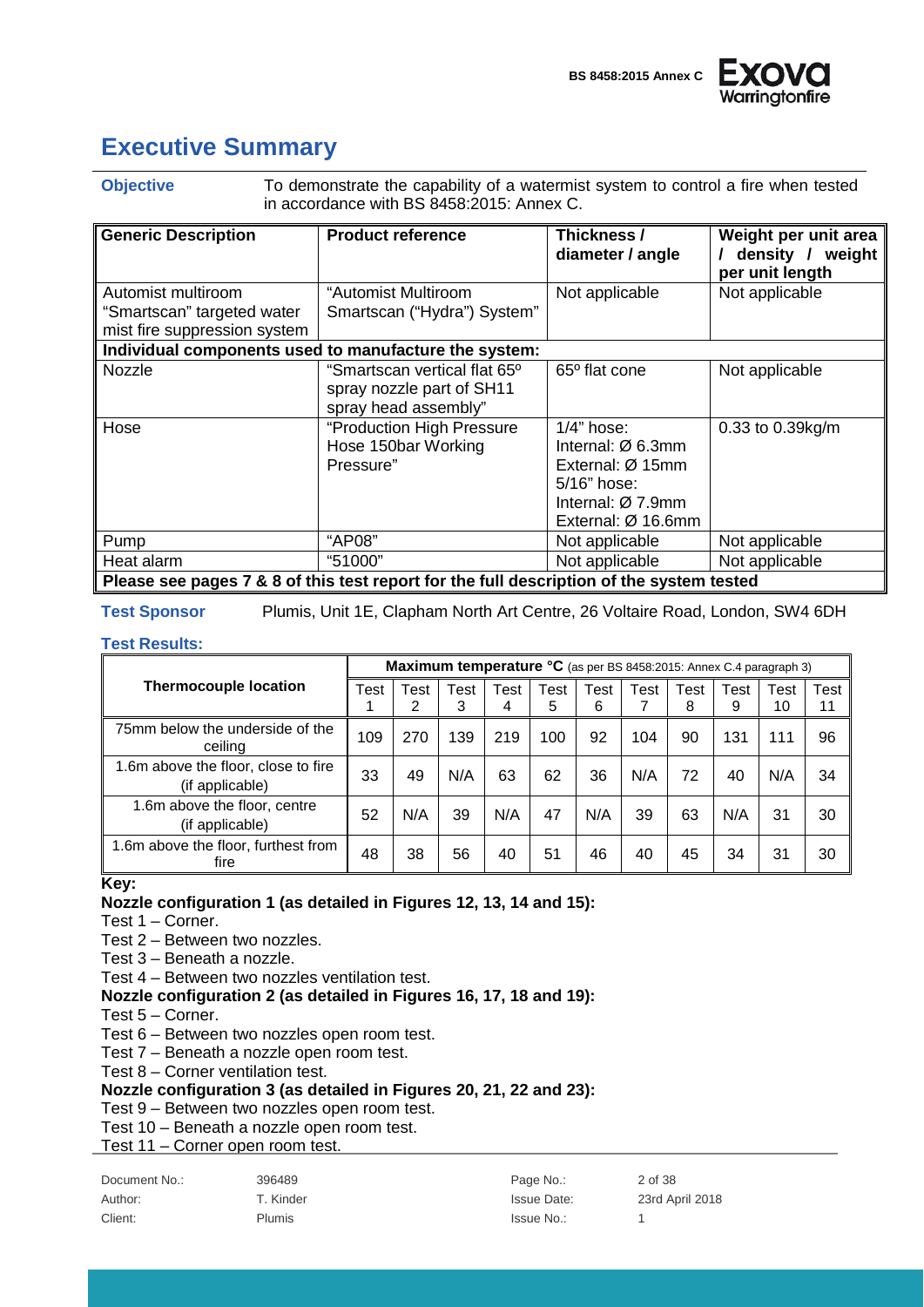



Where the thermocouples were positioned at 1.6m above the floor, the temperatures did not exceed 55°C for any 120 s interval, during all the tests.

The fire test maximum temperatures as defined in BS 8458:2015: Table 2, are detailed in Appendix 2.

**Conclusion The system complies with Clause 6.1 (a) & (b) for domestic premises at a maximum room size of 80m² and maximum ceiling height of 3.5m.**

> **The system complies with Clause 6.1 (a) & (b) for residential premises at a maximum room size of 80m² and maximum ceiling height of 3.5m.**

**Date of Test**  $5<sup>th</sup>$ ,  $6<sup>th</sup>$  and  $8<sup>th</sup>$  March 2018

## <span id="page-2-0"></span>**Signatories**

| Responsible Officer      | Authorised               |  |
|--------------------------|--------------------------|--|
| T. Kinder *              | T. Mort *                |  |
| <b>Technical Officer</b> | Senior Technical Officer |  |

\* For and on behalf of **Exova Warringtonfire**.

Report Issued: 23rd April 2018

This version of the report has been produced from a .pdf format electronic file that has been provided by **Exova Warringtonfire** to the sponsor of the report and must only be reproduced in full. Extracts or abridgements of reports must not be published without permission of **Exova Warringtonfire**.

Document No.: 396489 **Page No.:** 3 of 38 Client: The Plumis Client: 1 Plumis 2012 1 Plumis 2013 1 Plumis 2014 1 Plumis 2014 1 Plumis 2014 1 Plumis 2014

Author: T. Kinder T. Communication Control and T. Kinder Issue Date: 23rd April 2018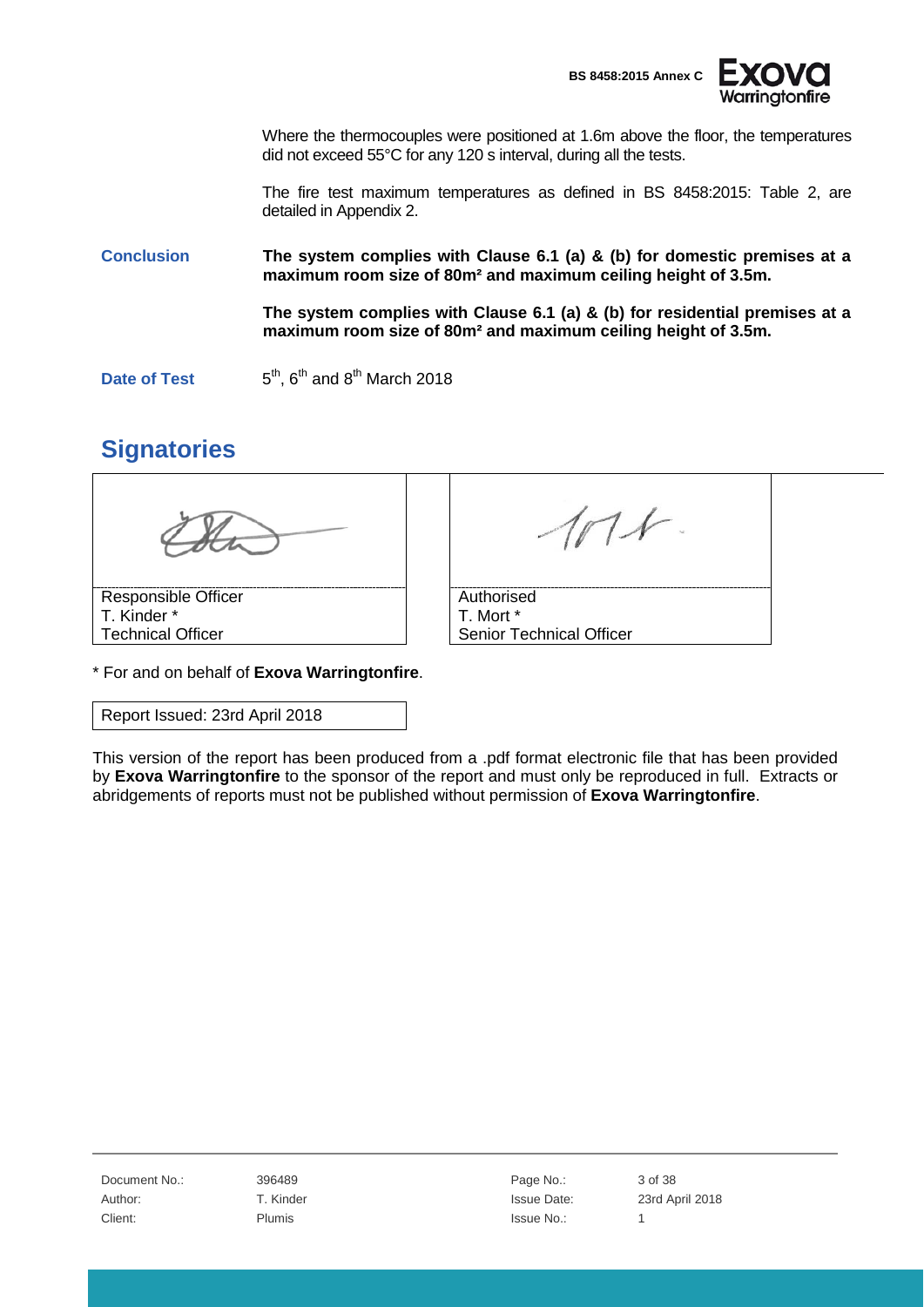

| <b>CONTENTS</b> | <b>PAGE NO.</b> |
|-----------------|-----------------|
|                 |                 |
|                 |                 |
|                 |                 |
|                 |                 |
|                 |                 |
|                 |                 |
|                 |                 |
|                 |                 |
|                 |                 |
|                 |                 |
|                 |                 |
|                 |                 |
|                 |                 |
|                 |                 |
|                 |                 |
|                 |                 |
|                 |                 |
|                 |                 |
|                 |                 |
|                 |                 |
|                 |                 |
|                 |                 |
|                 |                 |
|                 |                 |
|                 |                 |
|                 |                 |
|                 |                 |
|                 |                 |
|                 |                 |
|                 |                 |
|                 |                 |

Document No.: Author: Client:

396489 T. Kinder Plumis

Page No.: **Issue Date:** Issue No.:

4 of 38 23rd April 2018  $\mathbf{1}$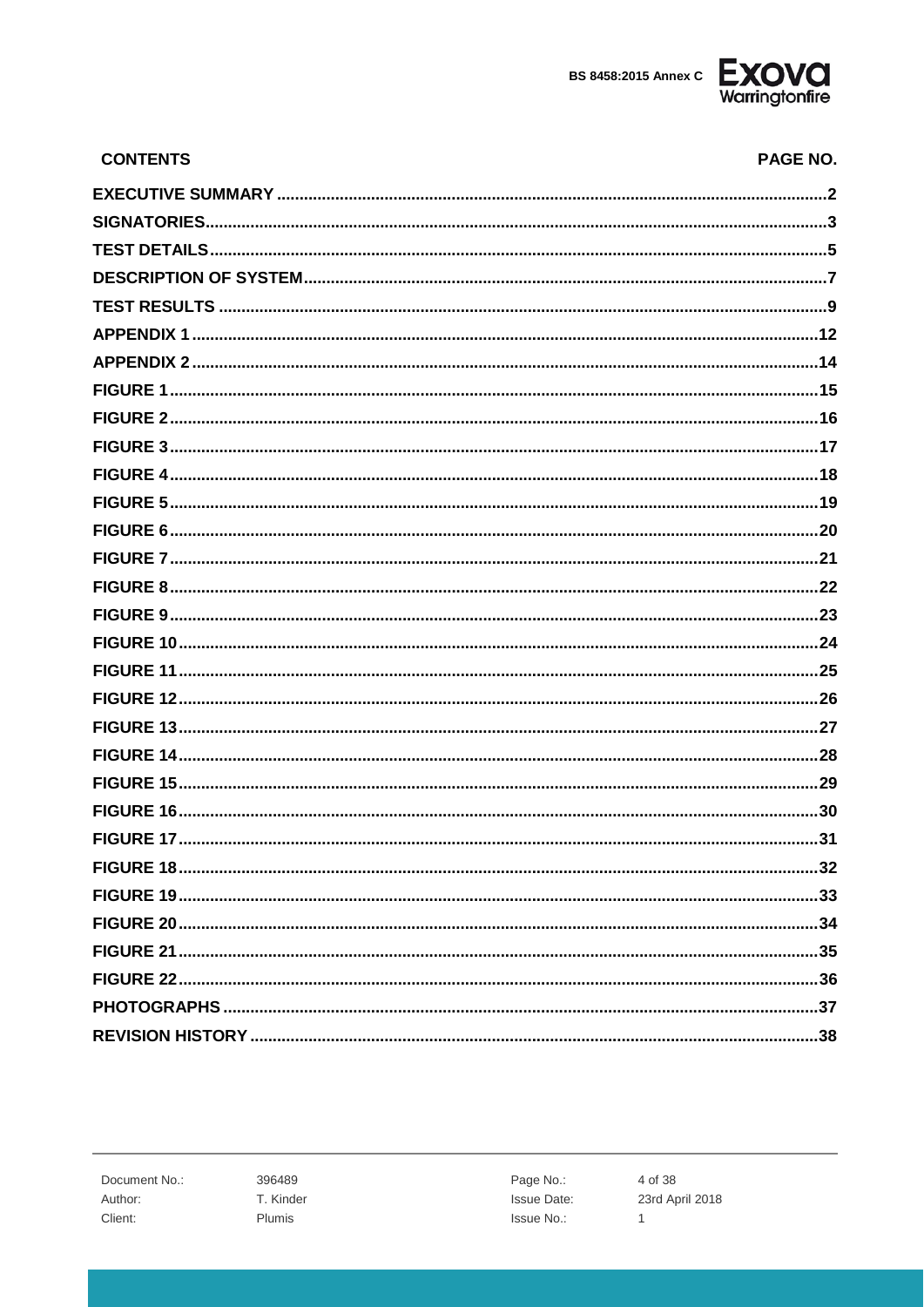

<span id="page-4-0"></span>

| <b>Test Details</b>                                     |                                                                                                                                                                                                                                                   |                                                                                                                                      |                 |  |  |  |
|---------------------------------------------------------|---------------------------------------------------------------------------------------------------------------------------------------------------------------------------------------------------------------------------------------------------|--------------------------------------------------------------------------------------------------------------------------------------|-----------------|--|--|--|
| <b>Purpose of test</b>                                  | To determine the performance of a system when it is subjected to the<br>conditions of test specified in BS 8458:2015 "Code of practice for design and<br>installation" Annex C "Room fire tests for watermist systems with automatic<br>nozzles". |                                                                                                                                      |                 |  |  |  |
|                                                         | The test was performed in accordance with the procedure specified in BS<br>8458:2015: Annex C and this report should be read in conjunction with that<br>Standard.                                                                                |                                                                                                                                      |                 |  |  |  |
| <b>Deviation from test</b><br><b>standard</b>           | BS 8458:2015: Annex C.3 details that a nozzle connected to a water-filled<br>pipe should be used and in accordance with BS 8458:2015: 6.1 (c) the nozzle,<br>external to the room, should not operate.                                            |                                                                                                                                      |                 |  |  |  |
|                                                         | No thermal sensitive bulb or shared water supply is used with the "Automist"<br>Multiroom Smartscan ("Hydra") System" therefore the third nozzle, external to the<br>room was deemed not to be applicable.                                        |                                                                                                                                      |                 |  |  |  |
|                                                         | BS 8458:2015: Clause 6.3 (b) details that the watermist system should be a<br>wet pipe system (i.e. one that is permanently charged with water).                                                                                                  |                                                                                                                                      |                 |  |  |  |
|                                                         | The "Automist Multiroom Smartscan ("Hydra") System" is a dry pipe system.                                                                                                                                                                         |                                                                                                                                      |                 |  |  |  |
| <b>Instruction to test</b>                              | The test was conducted on the $5th$ , $6th$ and $8th$ March 2018 at the request of<br>Plumis, the sponsor of the test.                                                                                                                            |                                                                                                                                      |                 |  |  |  |
| <b>Provision of the</b><br>system to test               |                                                                                                                                                                                                                                                   | The system was supplied by the sponsor of the test. Exova Warringtonfire<br>was not involved in any selection or sampling procedure. |                 |  |  |  |
| <b>Conditioning of</b><br>ignition and fuel<br>packages | The plywood sheets, sacrificial boards, wooden frames, foam sheets and<br>wood crib sticks were conditioned to constant mass at a temperature of 23 $\pm$<br>2°C and a relative humidity of 50 $\pm$ 5% prior to testing.                         |                                                                                                                                      |                 |  |  |  |
|                                                         | The cribs were conditioned, such that the moisture content was $10 \pm 2\%$ , 3<br>mm below the wood stick surface prior to testing.                                                                                                              |                                                                                                                                      |                 |  |  |  |
| <b>Ignition package</b>                                 | Ignition packages, as detailed in Annex C.1.3 were used.                                                                                                                                                                                          |                                                                                                                                      |                 |  |  |  |
| <b>Fuel package</b>                                     | Fuel packages, as detailed in Annex C.1.4 were used.                                                                                                                                                                                              |                                                                                                                                      |                 |  |  |  |
| <b>Test room</b>                                        | The test room was erected, as detailed in Annex C.1.1.                                                                                                                                                                                            |                                                                                                                                      |                 |  |  |  |
| <b>Operating pressure</b><br>at pump                    | The systems operating pressure was approximately 105 bar. The operating<br>pressures throughout the tests are presented in Figures 2, 3, 4, 5, 6, 7, 8, 9, 10<br>and 11.                                                                          |                                                                                                                                      |                 |  |  |  |
| <b>Water flow rate</b>                                  | The systems water flow rate at operation was 6/min.                                                                                                                                                                                               |                                                                                                                                      |                 |  |  |  |
| <b>Detection/actuation</b><br>method                    | The system utilised heat alarm detection that automatically activated the system<br>on detection of the fire.                                                                                                                                     |                                                                                                                                      |                 |  |  |  |
| Document No.:                                           | 396489                                                                                                                                                                                                                                            | Page No.:                                                                                                                            | 5 of 38         |  |  |  |
| Author:                                                 | T. Kinder                                                                                                                                                                                                                                         | <b>Issue Date:</b>                                                                                                                   | 23rd April 2018 |  |  |  |
| Client:                                                 | Plumis                                                                                                                                                                                                                                            | Issue No.:                                                                                                                           | 1               |  |  |  |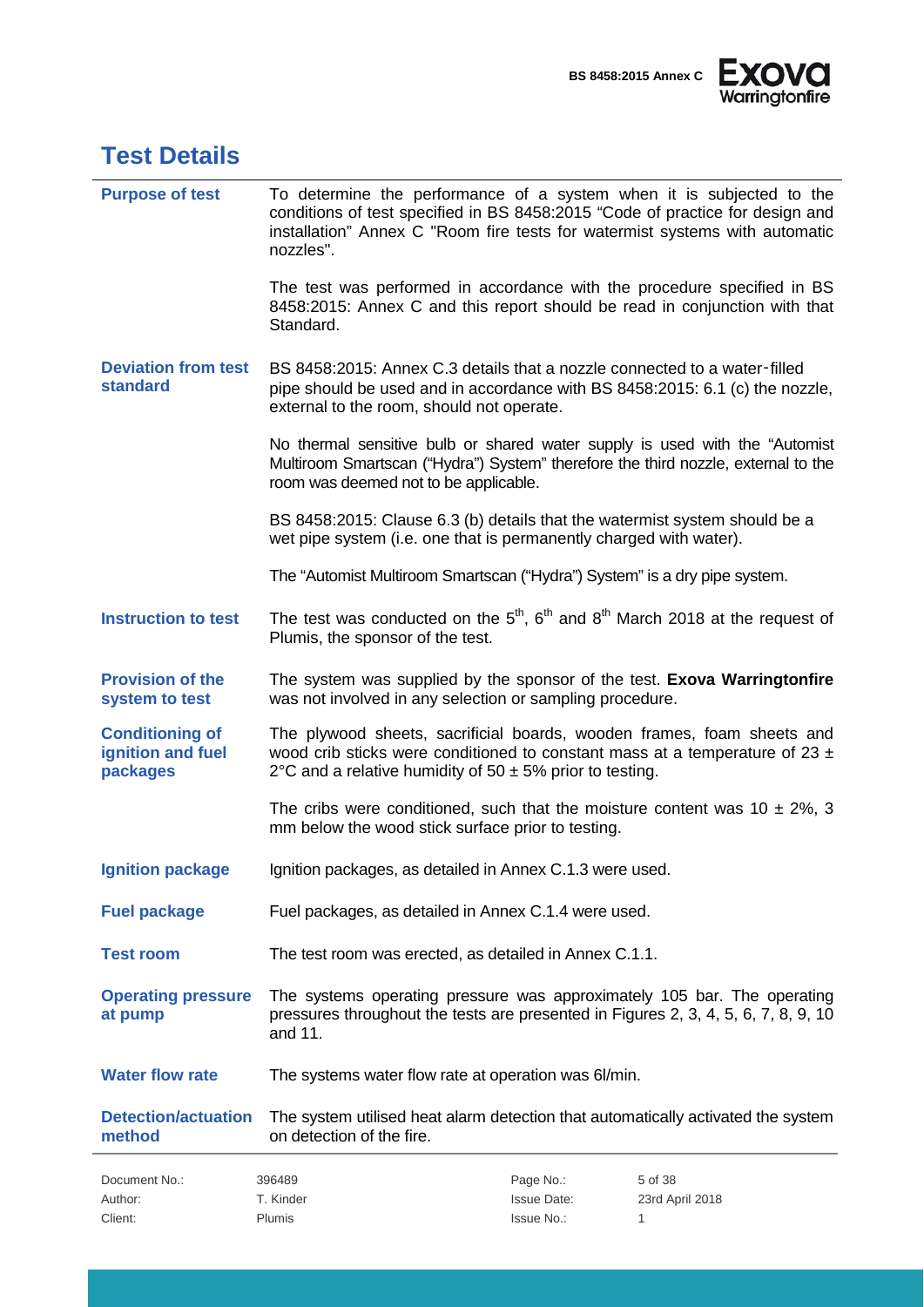

No additives, propellants or atomizing media were used in the system.

**Additives, propellants and atomizing media used**

**Test hall geometry** The test room is located inside a dry, naturally ventilated, approximately 14.7m (length) x 8m (width) x 5.1m (high) building.

**Environmental conditions at the beginning of the test**

| Test No.                | Temperature (°C) | Humidity (%) |
|-------------------------|------------------|--------------|
| 1                       | 18.6             | 47.2         |
| $\overline{2}$          | 25.8             | 39.3         |
| 3                       | 23.0             | 39.9         |
| $\overline{\mathbf{4}}$ | 22.4             | 47.4         |
| 5                       | 17.9             | 48.7         |
| 6                       | 16.6             | 53.7         |
| $\overline{7}$          | 20.0             | 66.5         |
| 8                       | 17.8             | 58.7         |
| 9                       | 20.0             | 50.6         |
| 10                      | 20.6             | 66.4         |
| 11                      | 19.7             | 52.3         |

Document No.: 396489 396489 Page No.: 6 of 38 Client: The Plumis Client: 1 Plumis 2012 1 Plumis 2013 1 Plumis 2014 1 Plumis 2014 1 Plumis 2014 1 Plumis 2014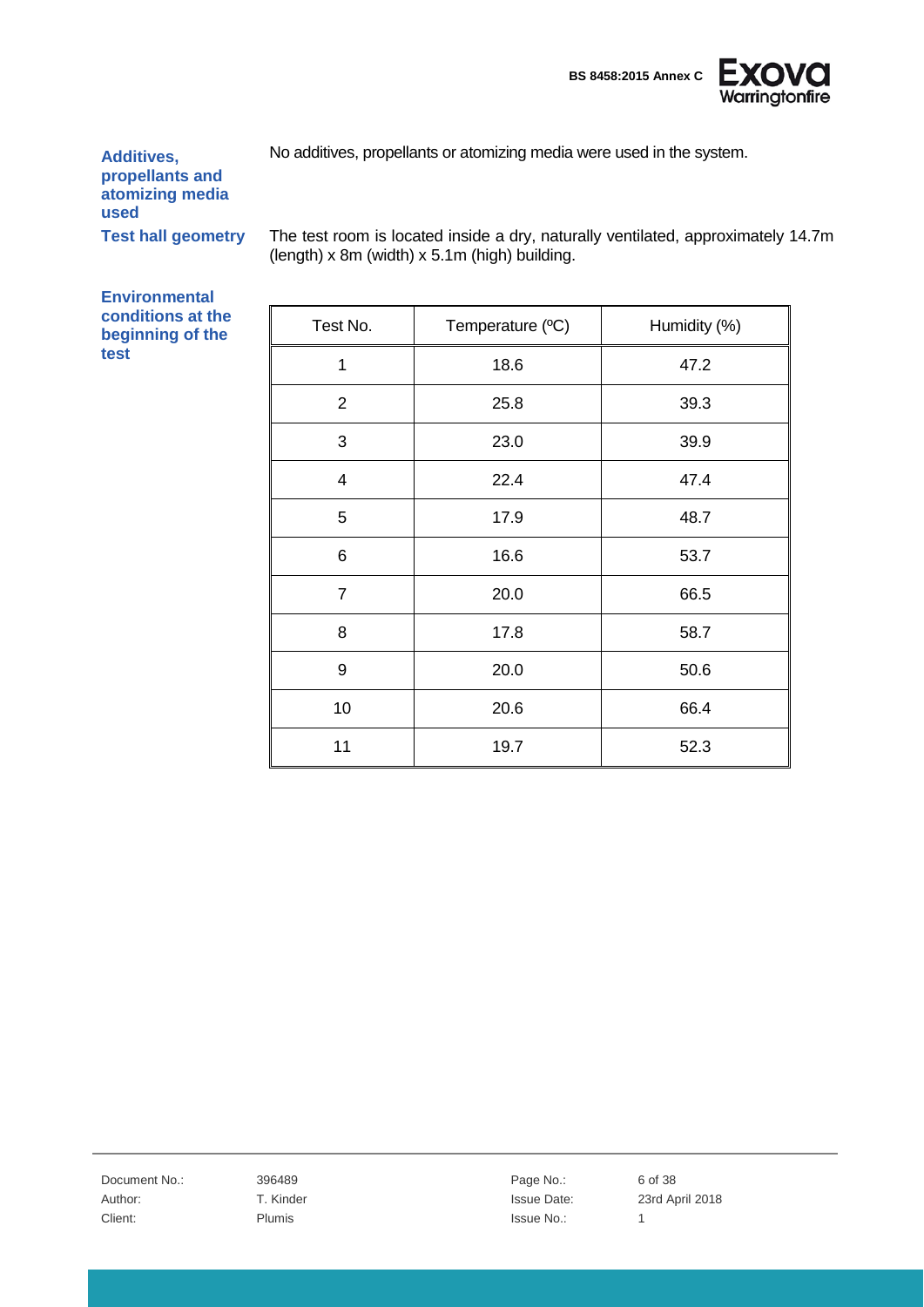



## <span id="page-6-0"></span>**Description of system**

The description of the specimens given below has been prepared from information provided by the sponsor of the test. This information has not been independently verified by **Exova Warringtonfire.** All values quoted are nominal, unless tolerances are given.

| General description                      |                         | Automist multiroom "Smartscan" targeted water mist                                                                                        |  |  |  |  |
|------------------------------------------|-------------------------|-------------------------------------------------------------------------------------------------------------------------------------------|--|--|--|--|
|                                          |                         | fire suppression system<br>"Automist Multiroom Smartscan ("Hydra") System"                                                                |  |  |  |  |
| System reference<br>Name of manufacturer |                         | Plumis                                                                                                                                    |  |  |  |  |
|                                          |                         |                                                                                                                                           |  |  |  |  |
| Detailed description                     |                         | Automist pre-engineered active targeted, single nozzle,                                                                                   |  |  |  |  |
|                                          | Product reference       | multiroom, watermist fire suppression system<br>"Smartscan vertical flat 65° spray nozzle part of SH11                                    |  |  |  |  |
|                                          |                         | spray head assembly"                                                                                                                      |  |  |  |  |
|                                          | General description     | Flat cone 65° 316SS single nozzle with M10x1 thread,                                                                                      |  |  |  |  |
|                                          |                         | 0.62 K factor.                                                                                                                            |  |  |  |  |
|                                          | Name of manufacturer    | Plumis supply chain                                                                                                                       |  |  |  |  |
|                                          | Angle                   | 65° flat cone                                                                                                                             |  |  |  |  |
|                                          | Nozzle positions        | Vertical, pointing to fire location                                                                                                       |  |  |  |  |
|                                          | Colour reference        | "316 stainless steel"                                                                                                                     |  |  |  |  |
|                                          |                         | "Silver" (observed by Exova Warringtonfire)                                                                                               |  |  |  |  |
|                                          | Photograph              |                                                                                                                                           |  |  |  |  |
| Nozzle                                   |                         |                                                                                                                                           |  |  |  |  |
|                                          | Product reference       | "Production High Pressure Hose 150bar Working<br>Pressure"                                                                                |  |  |  |  |
|                                          | General description     | Synthetic rubber inner core with double wire braiding<br>and rubberised exterior. BSPP (G type) 60 degree<br>cone mating surface fittings |  |  |  |  |
|                                          | Name of manufacturer    | Plumis supply chain                                                                                                                       |  |  |  |  |
| Hose                                     | <b>Diameter</b>         | 1/4" hose: Internal: Ø 6.3mm External: Ø 15mm                                                                                             |  |  |  |  |
|                                          |                         | 5/16" hose: Internal: Ø 7.9mm External: Ø 16.6mm                                                                                          |  |  |  |  |
|                                          | Wall thickness          | 4.35mm                                                                                                                                    |  |  |  |  |
|                                          | Length (used for test)  | 20m 1/4" hose and 40m 5/16" hose (60m total length)                                                                                       |  |  |  |  |
|                                          | Weight per unit length  | 0.33 to 0.39kg/m                                                                                                                          |  |  |  |  |
|                                          | Colour reference        | "Black"                                                                                                                                   |  |  |  |  |
|                                          | Flame retardant details | See Note 2 below                                                                                                                          |  |  |  |  |

#### Continued on next page

Document No.: 396489 396489 Page No.: 7 of 38 Client: The Plumis Client: 1 Plumis 2012 1 Plumis 2013 1 Plumis 2014 1 Plumis 2014 1 Plumis 2014 1 Plumis 2014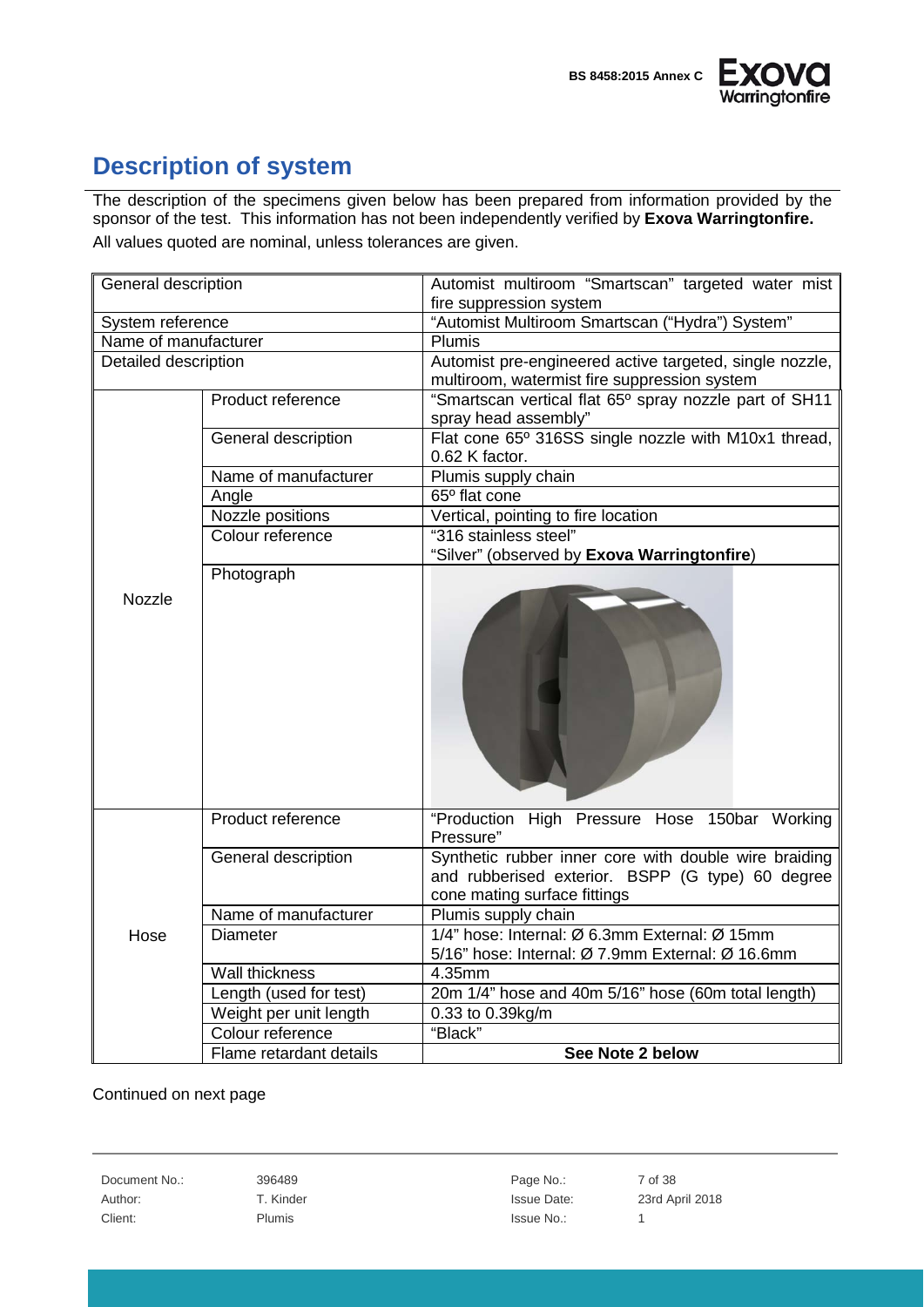

|            | Product reference                          | "AP08"                                                       |
|------------|--------------------------------------------|--------------------------------------------------------------|
|            | General description                        | Automist Pluvia high pressure pump. 6.0 l/min, 120 bar       |
|            |                                            | maximum working pressure                                     |
|            | Name of manufacturer                       | Plumis supply chain                                          |
|            | Power supply                               | 230VAC 1.7kW                                                 |
|            | <b>Electrical connection</b>               | Electrical connection via recessed screw terminals           |
|            |                                            | behind access panel on pump enclosure                        |
| Pump       | Photograph                                 | $\bullet$                                                    |
|            | Product reference                          | "51000"                                                      |
|            | General description                        | Multi-criteria optical smoke + heat wireless Apollo<br>alarm |
|            | Name of manufacturer                       | Apollo                                                       |
|            | Colour reference                           | "White"                                                      |
| Heat alarm | Photograph                                 |                                                              |
|            | Brief description of manufacturing process | See Note 1 below                                             |

- **Note 1. The sponsor was unwilling to provide this information.**
- **Note 2. The sponsor of the test has confirmed that no flame retardant additives were utilised in the production of the component.**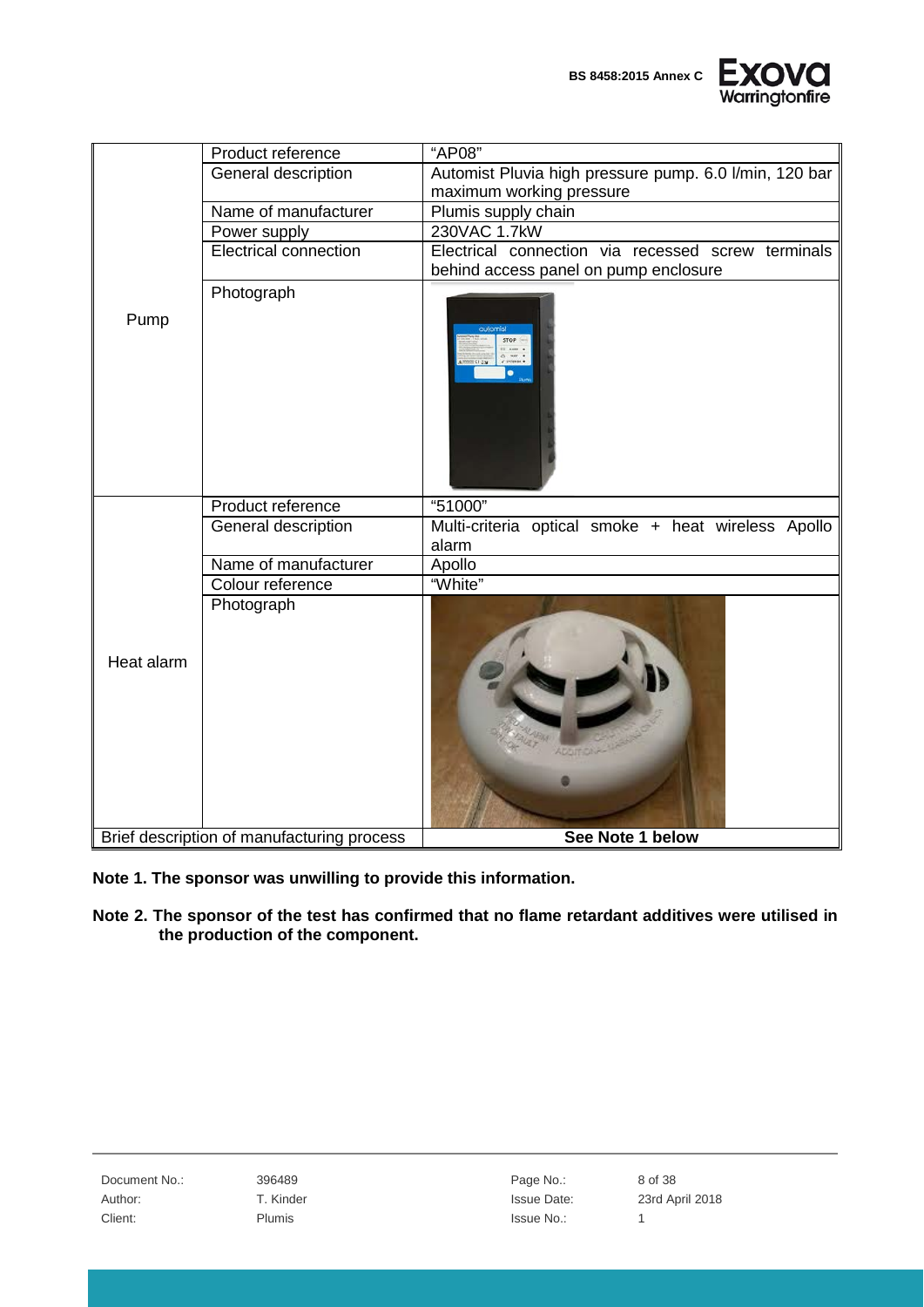



## <span id="page-8-0"></span>**Test Results**

**Applicability of test results** The test results relate only to the behaviour of the system under the particular conditions of test, they are not intended to be the sole criterion for assessing the potential fire hazard of the system in use.

> The test results relate only to the system in the form in which it was tested. Small differences in the composition of the system may significantly affect the performance during the test and may therefore invalidate the test results. Care should be taken to ensure that any system which is supplied or used is fully represented by the system which was tested.

#### **Test results:**

|                                                       |      | Maximum temperature °C (as per BS 8458:2015: Annex C.4 paragraph 3) |           |           |           |           |      |           |           |            |            |
|-------------------------------------------------------|------|---------------------------------------------------------------------|-----------|-----------|-----------|-----------|------|-----------|-----------|------------|------------|
| <b>Thermocouple location</b>                          | Test | Test<br>2                                                           | Test<br>3 | Test<br>4 | Test<br>5 | Test<br>6 | Test | Test<br>8 | Test<br>9 | Test<br>10 | Test<br>11 |
| 75mm below the underside of the<br>ceiling            | 109  | 270                                                                 | 139       | 219       | 100       | 92        | 104  | 90        | 131       | 111        | 96         |
| .6m above the floor, close to fire<br>(if applicable) | 33   | 49                                                                  | N/A       | 63        | 62        | 36        | N/A  | 72        | 40        | N/A        | 34         |
| 1.6m above the floor, centre<br>(if applicable)       | 52   | N/A                                                                 | 39        | N/A       | 47        | N/A       | 39   | 63        | N/A       | 31         | 30         |
| 1.6m above the floor, furthest<br>from fire           | 48   | 38                                                                  | 56        | 40        | 51        | 46        | 40   | 45        | 34        | 31         | 30         |

#### **Key:**

#### **Nozzle configuration 1 (as detailed in Figures 12, 13, 14 and 15):**

Test 1 – Corner.

Test 2 – Between two nozzles.

Test 3 – Beneath a nozzle.

Test 4 – Between two nozzles ventilation test.

**Nozzle configuration 2 (as detailed in Figures 16, 17, 18 and 19):**

- Test 5 Corner.
- Test 6 Between two nozzles open room test.
- Test 7 Beneath a nozzle open room test.
- Test 8 Corner ventilation test.

#### **Nozzle configuration 3 (as detailed in Figures 20, 21, 22 and 23):**

Test 9 – Between two nozzles open room test.

Test 10 – Beneath a nozzle open room test.

Test 11 – Corner open room test.

Where the thermocouples were positioned at 1.6m above the floor, the temperatures did not exceed 55°C for any 120 s interval, during all the tests.

The fire test maximum temperatures as defined in BS 8458:2015: Table 2, are detailed in Appendix 2.

| Document No.: | 396489        | Page No.:   | 9 |
|---------------|---------------|-------------|---|
| Author:       | T. Kinder     | Issue Date: | ◠ |
| Client:       | <b>Plumis</b> | Issue No.:  |   |

396489 **Page No.:** 9 of 38

T. Kinder **Issue Date:** 23rd April 2018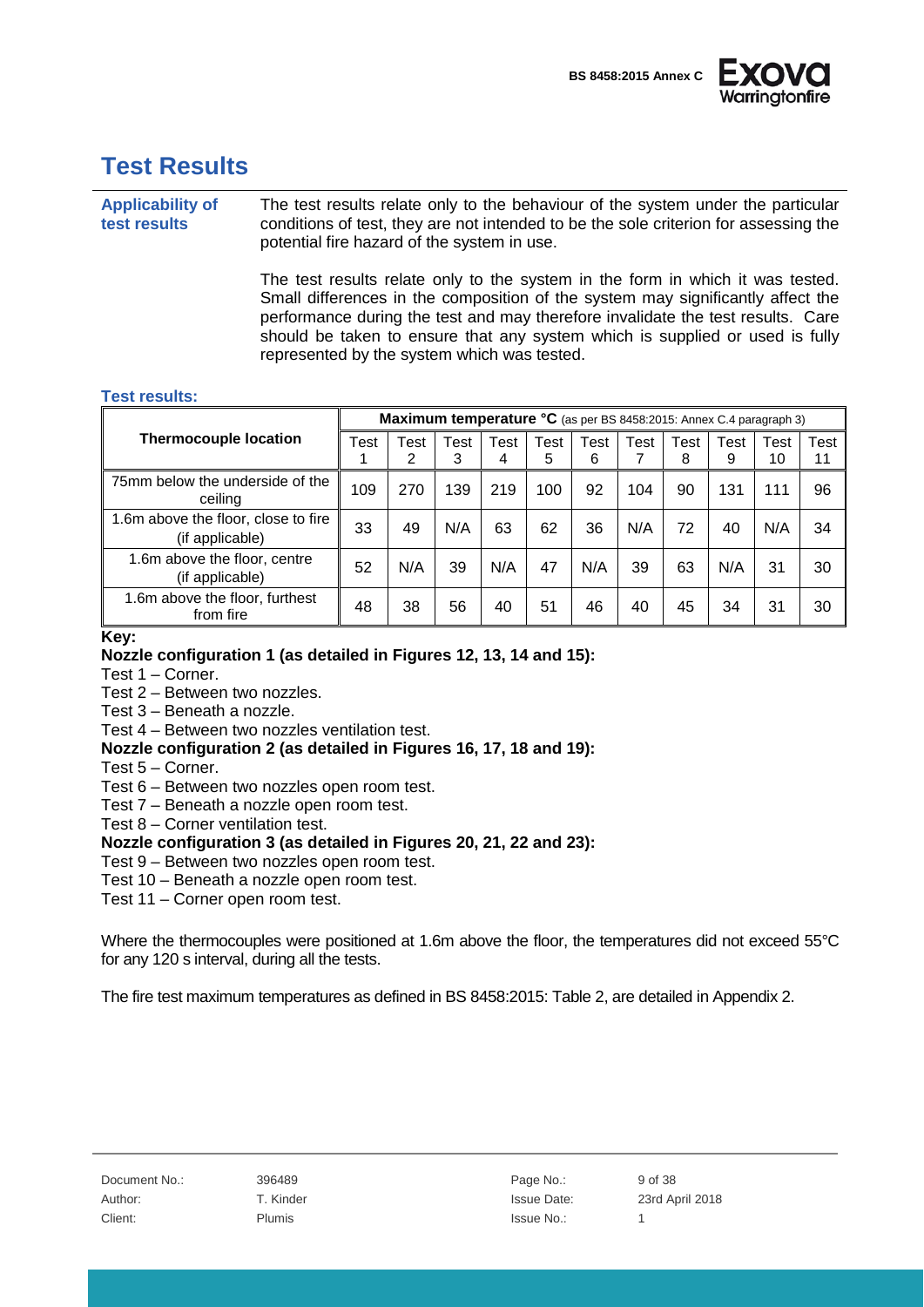

|  |  | Clause 6.1 (a)(1) for domestic premises: |
|--|--|------------------------------------------|
|--|--|------------------------------------------|

**The watermist system suppressed the test fires for a discharge duration of 10 minutes for domestic premises, measured from nozzle operation, during tests 1, 2, 3, 4, 5, 6, 7, 8, 9, 10 & 11 (See Figures 1, 2, 3, 4, 5, 6, 7, 8, 9, 10 and 11)**

**Clause 6.1 (a)(2) for domestic premises:**

**Within 2 minutes from the operation of the first nozzle, the mean recorded temperatures 75mm below the underside of the ceiling decreased and remained steady during tests 1, 2, 3, 4, 5, 6, 7, 8, 9, 10 & 11 (See Figures 1, 2, 3, 4, 5, 6, 7, 8, 9, 10 and 11)**

**Clause 6.1 (b) for domestic premises:**

**From the start of the test, the recorded temperatures did not exceed the values indicated in BS 8458:2015: Table 2 for domestic premises, during tests 1, 2, 3, 4, 5, 6, 7, 8, 9, 10 & 11 (See Figures 1, 2, 3, 4, 5, 6, 7, 8, 9, 10 and 11)**

**Clause 6.1 (a)(1) for residential premises:**

**The watermist system suppressed the test fires for a discharge duration of 30 minutes for residential premises, measured from nozzle operation, during tests 1, 2, 3, 4, 5, 6, 7, 8, 9, 10 & 11 (See Figures 1, 2, 3, 4, 5, 6, 7, 8, 9, 10 and 11)**

**Clause 6.1 (a)(2) for residential premises:**

**Within 2 minutes from the operation of the first nozzle, the mean recorded temperatures 75mm below the underside of the ceiling decreased and remained steady during tests 1, 2, 3, 4, 5, 6, 7, 8, 9, 10 & 11 (See Figures 1, 2, 3, 4, 5, 6, 7, 8, 9, 10 and 11)**

**Clause 6.1 (b) for residential premises:**

**From the start of the test, the recorded temperatures did not exceed the values indicated in BS 8458:2015: Table 2 for residential premises, during tests 1, 2, 3, 4, 5, 6, 7, 8, 9, 10 & 11 (See Figures 1, 2, 3, 4, 5, 6, 7, 8, 9, 10 and 11)**

**Conclusion The system complies with Clause 6.1 (a) & (b) for domestic premises at a maximum room size of 80m² and maximum ceiling height of 3.5m.**

> **The system complies with Clause 6.1 (a) & (b) for residential premises at a maximum room size of 80m² and maximum ceiling height of 3.5m.**

**Observations** The visual observations taken during the tests are shown in Appendix 1.

**Temperatures** The rolling average temperatures logged during the tests are presented in Figures 1, 2, 3, 4, 5, 6, 7, 8, 9, 10 and 11.

**Fire test layout** Diagrams detailing the fire test layouts are presented in Figures 12, 13, 14, 15, 16, 17, 18, 19, 20, 21, 22 and 23.

| Document No.: | 396489        | Page No.:          | 10 of 38        |
|---------------|---------------|--------------------|-----------------|
| Author:       | T. Kinder     | <b>Issue Date:</b> | 23rd April 2018 |
| Client:       | <b>Plumis</b> | Issue No.:         |                 |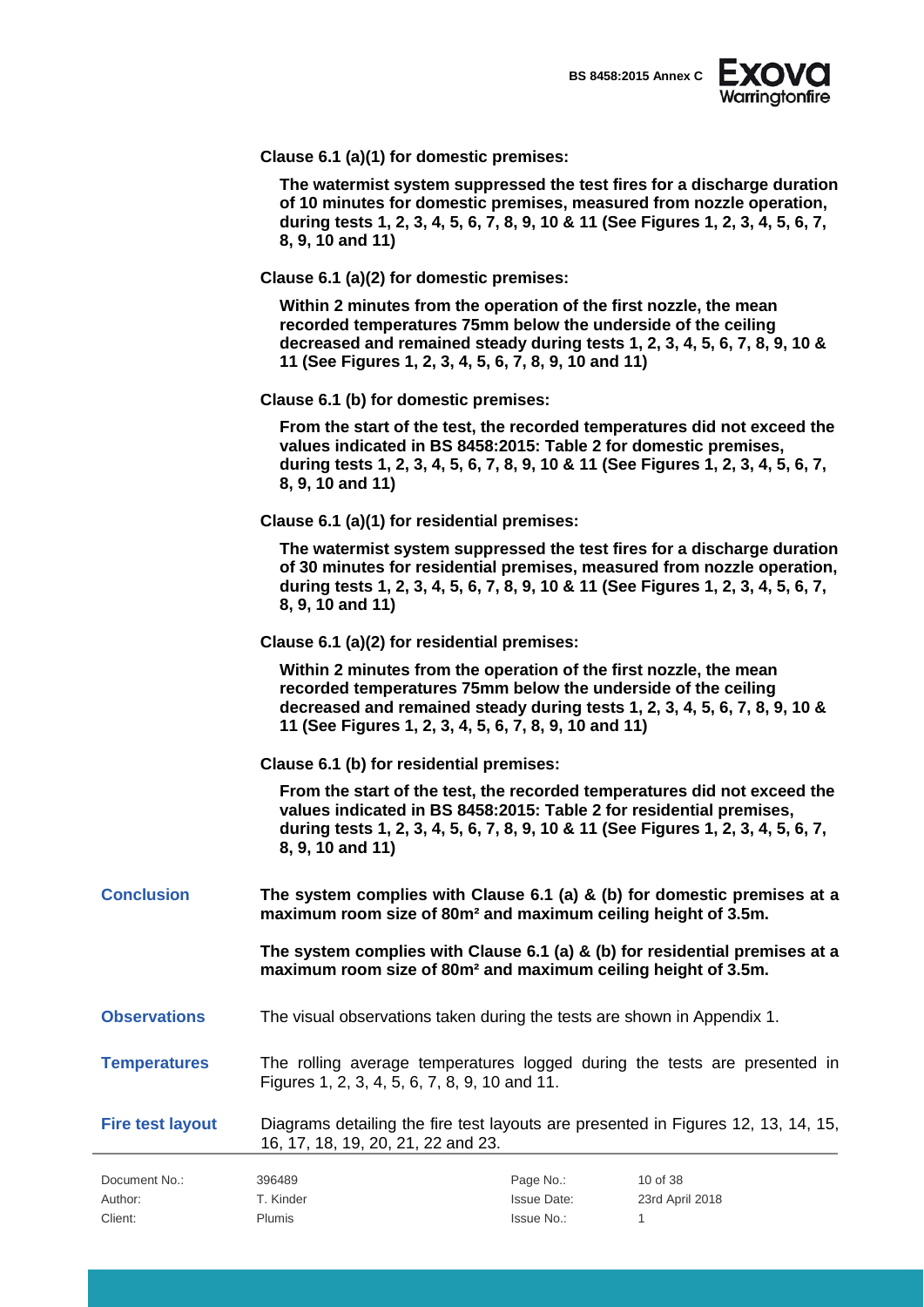

**Validity** The specification and interpretation of fire test methods are the subject of ongoing development and refinement. Changes in associated legislation may also occur. For these reasons it is recommended that the relevance of test reports over five years old should be considered by the user. The laboratory that issued the report will be able to offer, on behalf of the legal owner, a review of the procedures adopted for a particular test to ensure that they are consistent with current practices, and if required may endorse the test report.

> This report may only be reproduced in full. Extracts or abridgements shall not be published without permission of **Exova Warringtonfire**.

Document No.: 396489 **Page No.:** 11 of 38 Client: The Plumis Client: 1 Plumis 2012 1 Plumis 2013 1 Plumis 2014 1 Plumis 2014 1 Plumis 2014 1 Plumis 2014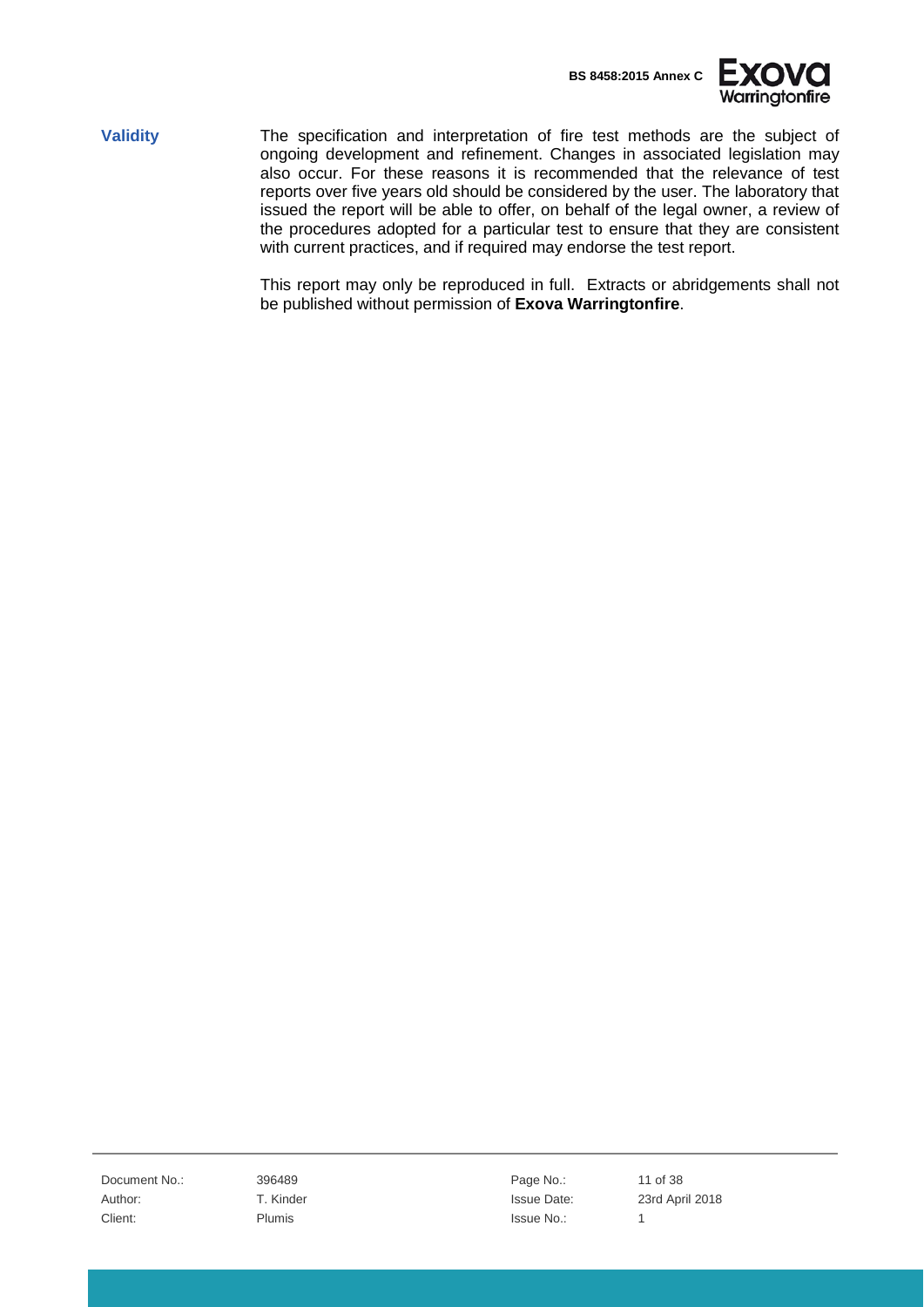



## <span id="page-11-0"></span>**Appendix 1**

#### **Observations during test of Test 1**

- 00:01 Test start, the fire loads were ignited.
- 00:39 Heat alarm sounded. Nozzle began to scan room.
- 01:24 Nozzle 2 activated.
- 31:24 Test terminated.

#### **Observations during test of Test 2**

- 00:01 Test start, the fire loads were ignited.
- 00:31 Heat alarm sounded. Nozzle began to scan room.
- 01:08 Nozzle 1 activated.
- 31:08 Test terminated.

#### **Observations during test of Test 3**

- 00:01 Test start, the fire loads were ignited.
- 00:29 Heat alarm sounded. Nozzle began to scan room.
- 00:54 Nozzle 1 activated.
- 30:54 Test terminated.

#### **Observations during test of Test 4**

- 00:01 Test start, the fire loads were ignited.
- 00:28 Heat alarm sounded. Nozzle began to scan room.
- 01:06 Nozzle 1 activated.
- 31:06 Test terminated.

#### **Observations during test of Test 5**

- 00:01 Test start, the fire loads were ignited.
- 00:35 Heat alarm sounded. Nozzle began to scan room.
- 01:14 Nozzle 1 activated.
- 31:14 Test terminated.

#### **Observations during test of Test 6**

- 00:01 Test start, the fire loads were ignited.
- 00:27 Heat alarm sounded. Nozzle began to scan room.
- 00:58 Nozzle 2 activated.
- 30:58 Test terminated.

Document No.: 396489 **Page No.:** 12 of 38 Client: The Plumis Client: 1 Plumis 2012 1 Plumis 2013 1 Plumis 2014 1 Plumis 2014 1 Plumis 2014 1 Plumis 2014

Author: T. Kinder T. Communication Control and T. Kinder Issue Date: 23rd April 2018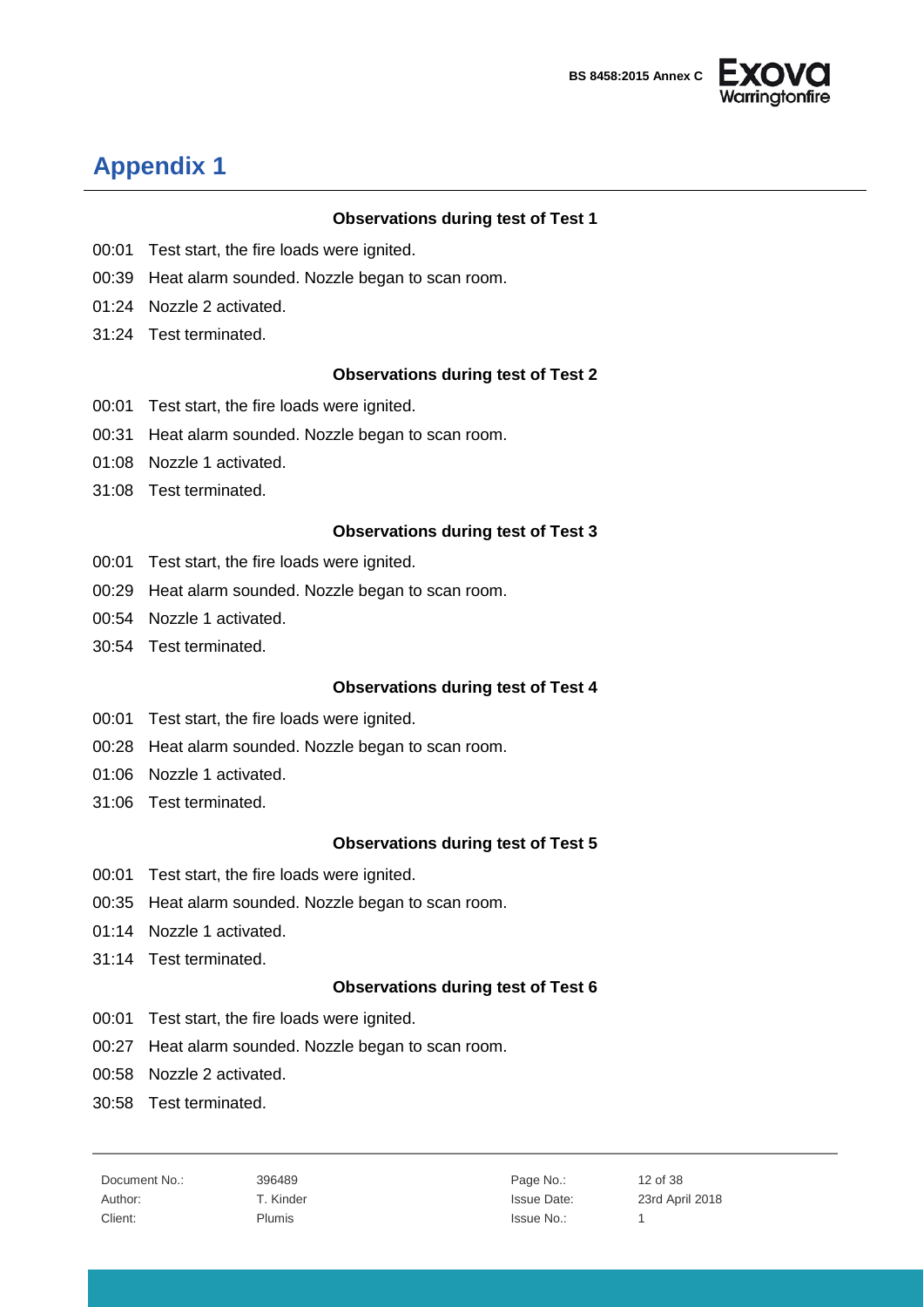

#### **Observations during test of Test 7**

- 00:01 Test start, the fire loads were ignited.
- 00:33 Heat alarm sounded. Nozzle began to scan room.
- 00:52 Nozzle 2 activated.
- 30:52 Test terminated.

#### **Observations during test of Test 8**

- 00:01 Test start, the fire loads were ignited.
- 00:37 Heat alarm sounded. Nozzle began to scan room.
- 01:06 Nozzle 1 activated.
- 31:06 Test terminated.

#### **Observations during test of Test 9**

- 00:01 Test start, the fire loads were ignited.
- 00:29 Heat alarm sounded. Nozzle began to scan room.
- 02:18 Nozzle 1 activated.
- 32:18 Test terminated.

#### **Observations during test of Test 10**

- 00:01 Test start, the fire loads were ignited.
- 00:26 Heat alarm sounded. Nozzle began to scan room.
- 02:16 Nozzle 1 activated.
- 32:16 Test terminated.

#### **Observations during test of Test 11**

- 00:01 Test start, the fire loads were ignited.
- 00:33 Heat alarm sounded. Nozzle began to scan room.
- 00:53 Nozzle 1 activated.
- 30:53 Test terminated.

Author: T. Kinder T. Communication Control and T. Kinder Issue Date: 23rd April 2018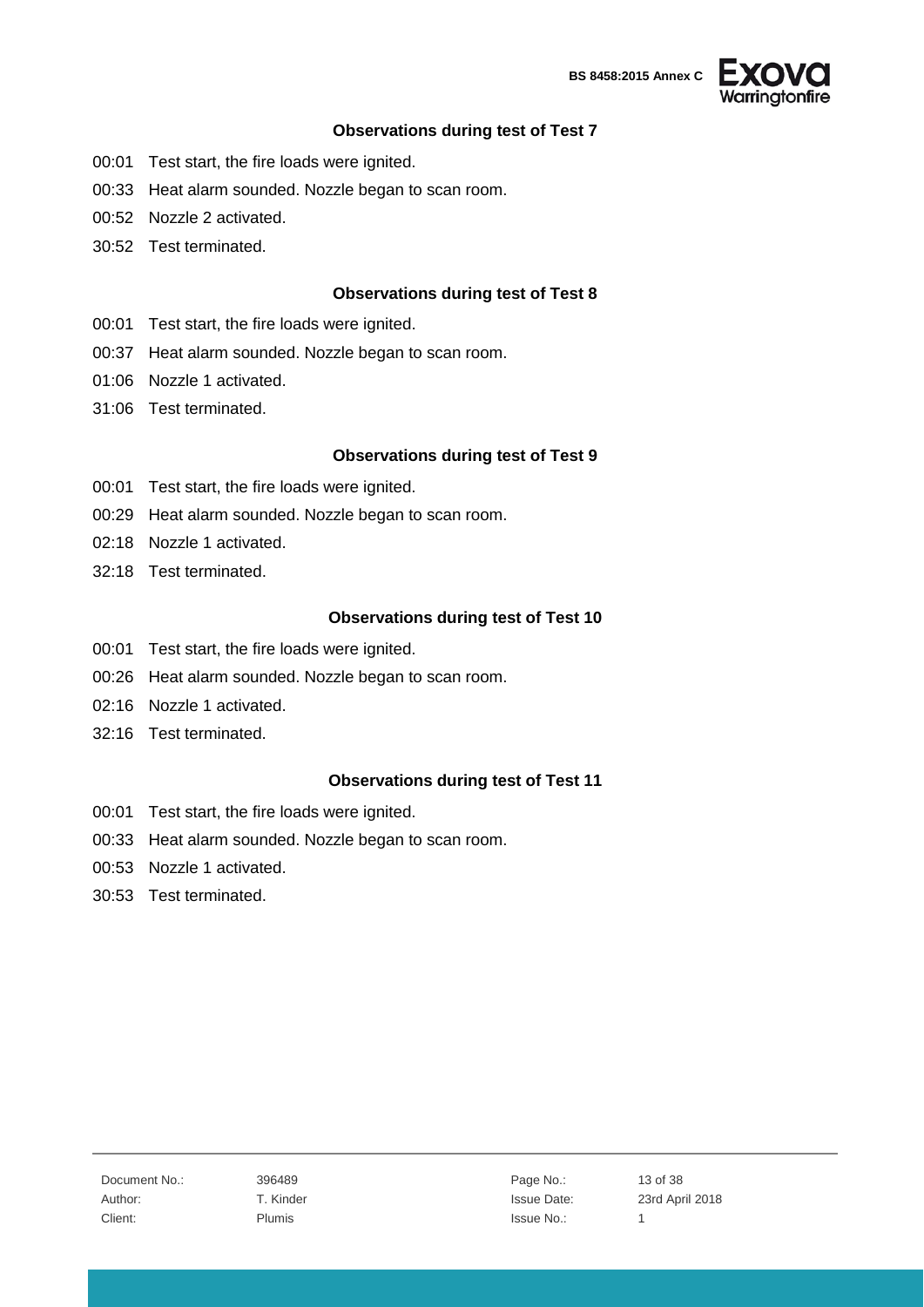

## <span id="page-13-0"></span>**Appendix 2**

| Table 2                                 | Fire test maximum temperatures |                                           |
|-----------------------------------------|--------------------------------|-------------------------------------------|
| <b>Thermocouple location</b>            |                                | Maximum allowable temperature °C          |
| 75mm below the underside of the ceiling |                                | 320                                       |
| 1.6 m above the floor                   |                                | 95                                        |
| 1.6 m above the floor                   |                                | 55 (for not more than any 120 s interval) |

Document No.: 396489 396489 Page No.: 14 of 38 Client: Plumis Plumis and Plumis and Plumis and Plumis and Plumis and Plumis and Plumis and Plumis and Plumis 1

Author: T. Kinder T. Kinder Issue Date: 23rd April 2018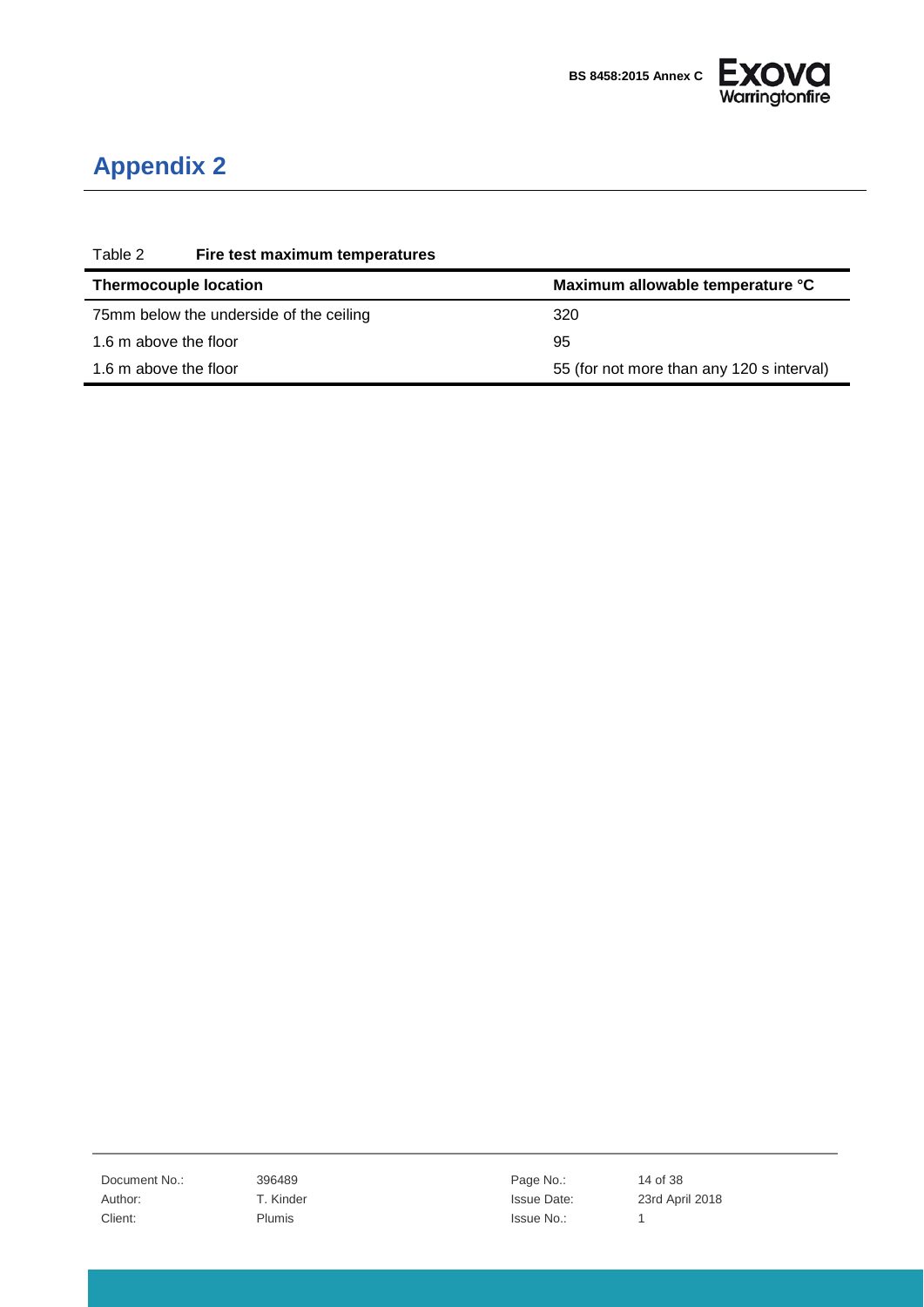<span id="page-14-0"></span>

**EXOV** Warringtonfire



Time (m)

Document No.: 396489 Page No.: 15 of 38 Client: Plumis Plumis and Plumis and Plumis and Plumis and Plumis and Plumis and Plumis and Plumis and Plumis 1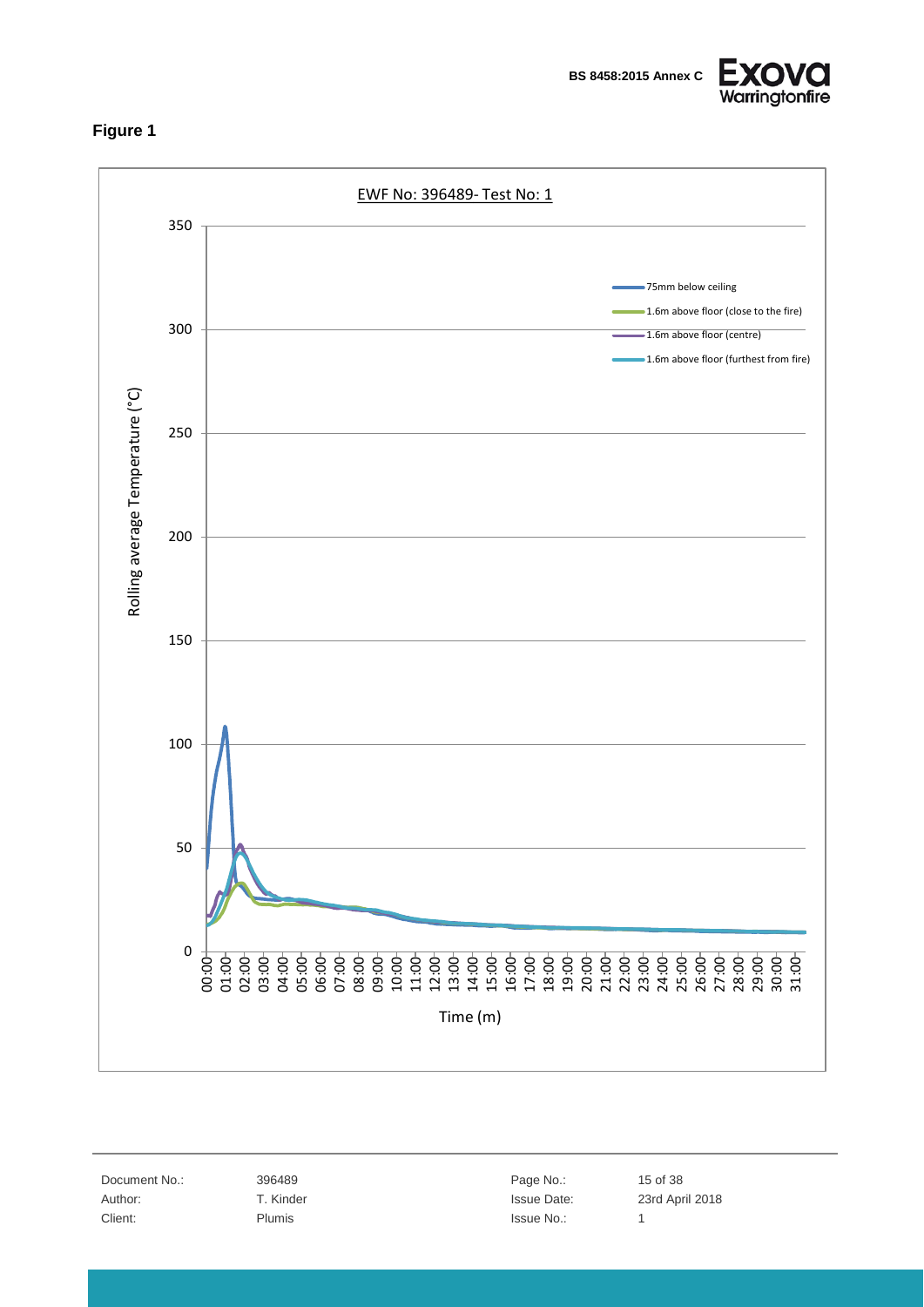<span id="page-15-0"></span>

**BS 8458:2015 Annex C**





Document No.: 396489 396489 Page No.: 16 of 38 Client: Plumis Plumis and Plumis and Plumis and Plumis and Plumis and Plumis and Plumis and Plumis and Plumis 1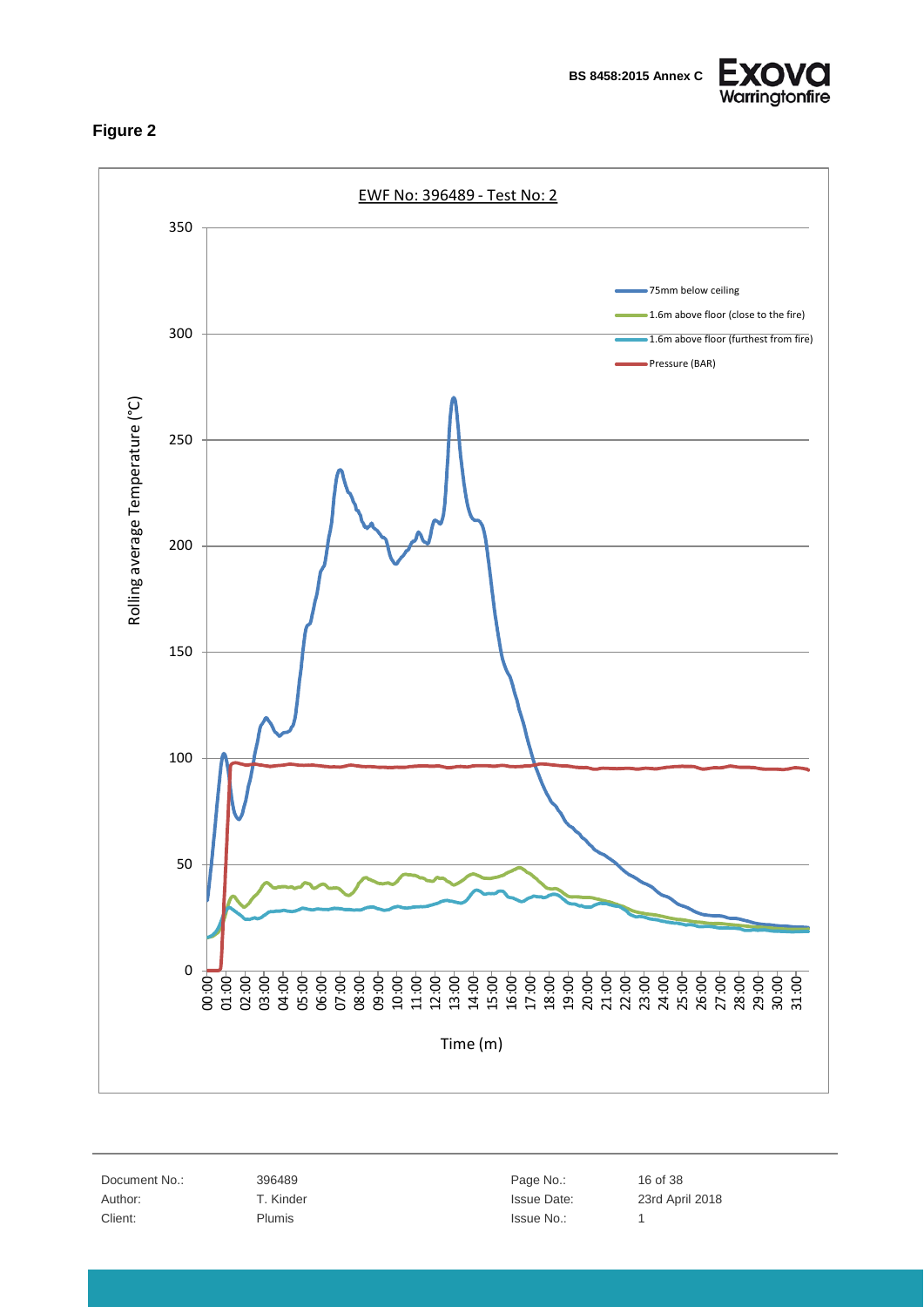<span id="page-16-0"></span>



Document No.: 396489 396489 Page No.: 17 of 38 Client: Plumis Plumis and Plumis and Plumis and Plumis and Plumis and Plumis and Plumis and Plumis and Plumis 1

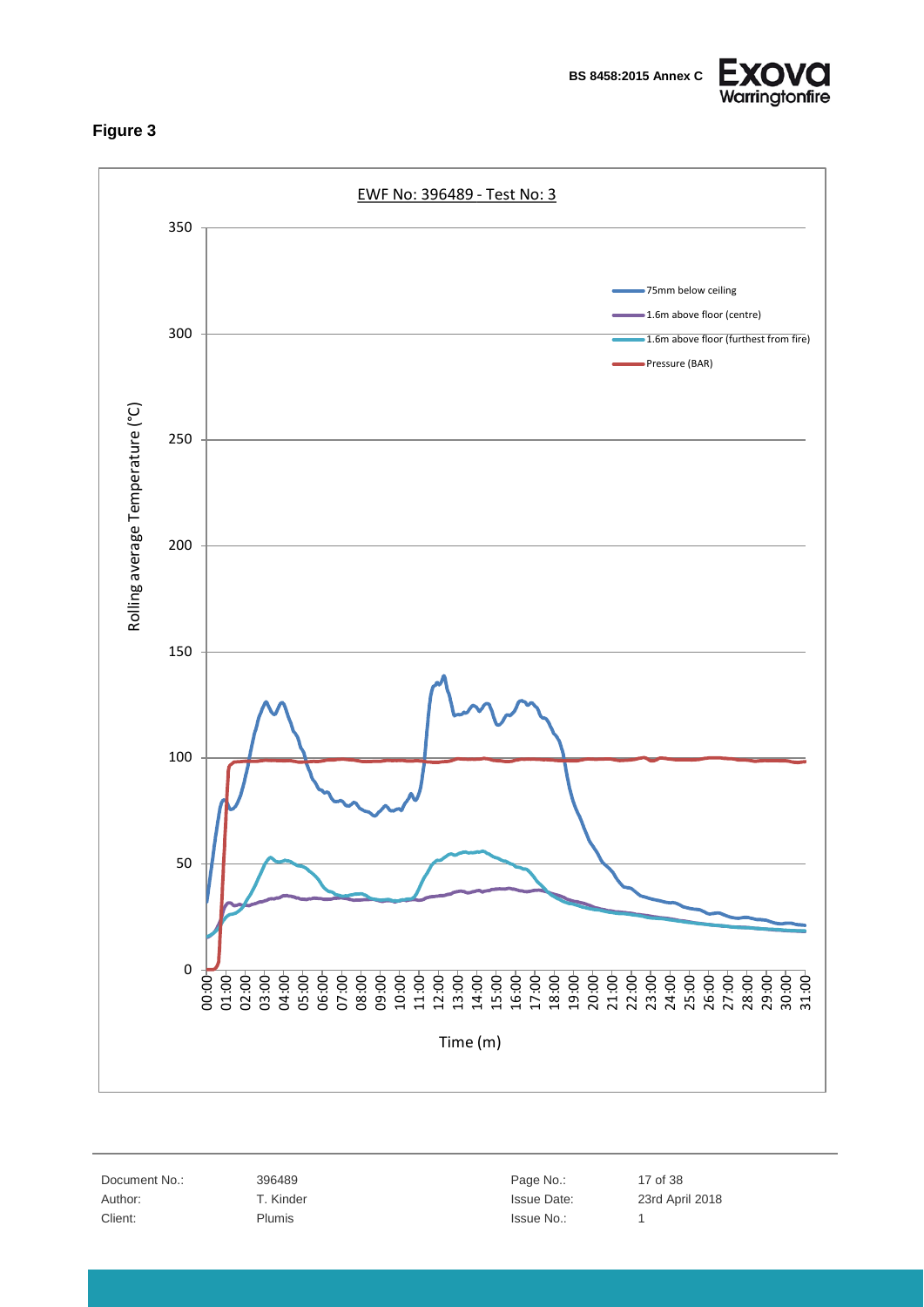<span id="page-17-0"></span>





Document No.: 396489 396489 Page No.: 18 of 38 Client: Plumis Plumis and Plumis and Plumis and Plumis and Plumis and Plumis and Plumis and Plumis and Plumis 1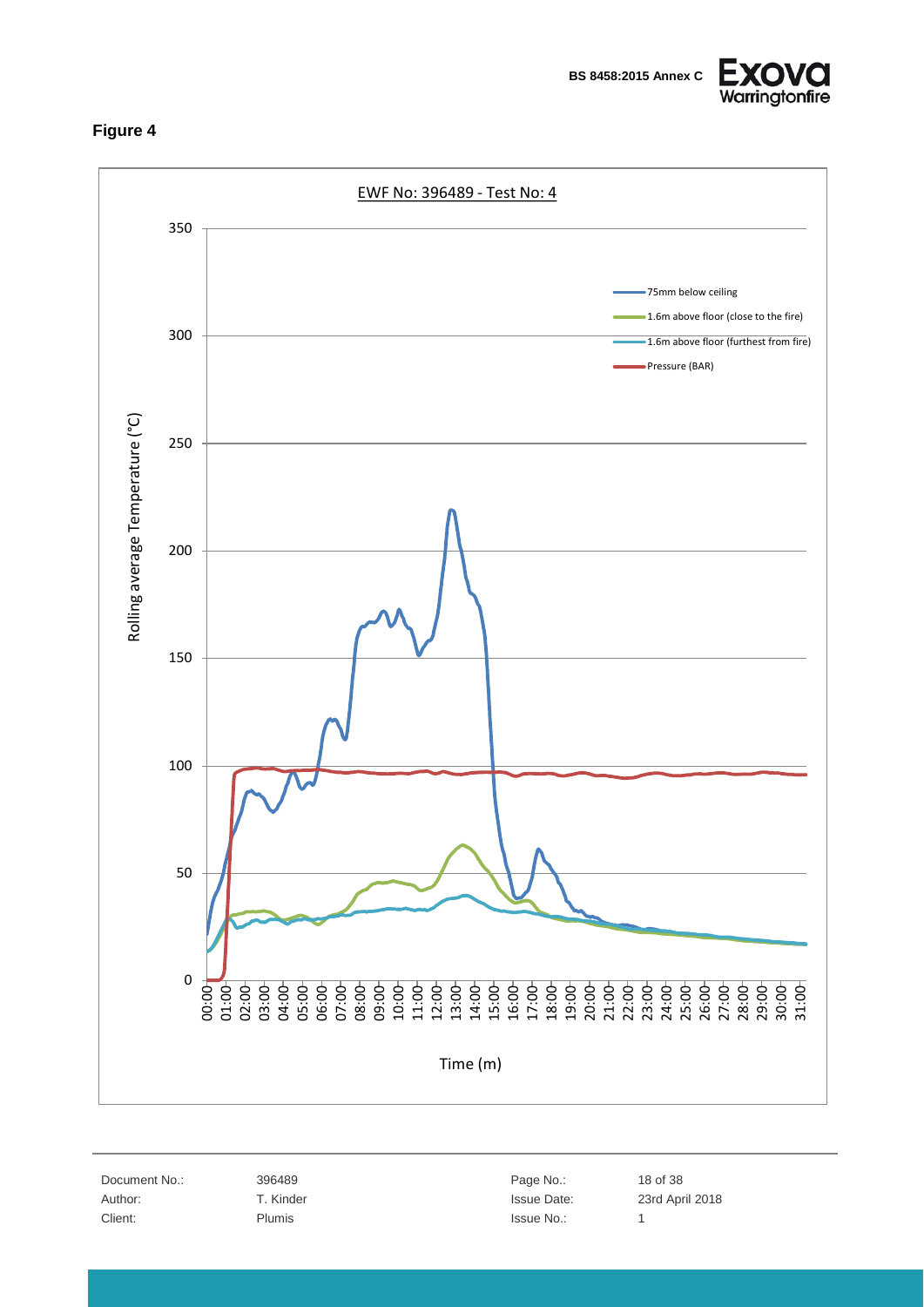

<span id="page-18-0"></span>

Document No.: 396489 Page No.: 19 of 38 Client: Plumis Plumis and Plumis and Plumis and Plumis and Plumis and Plumis and Plumis and Plumis and Plumis 1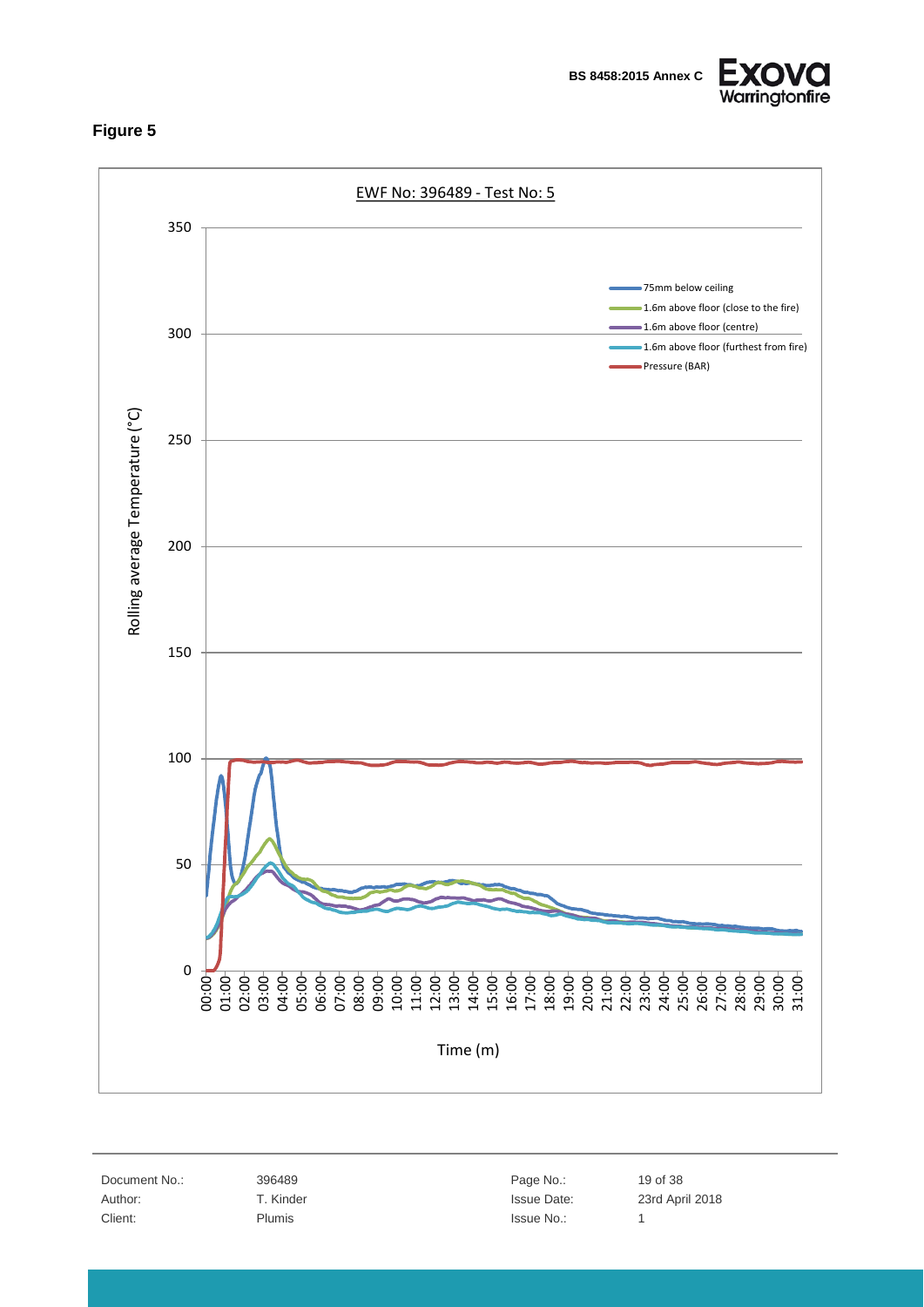**BS 8458:2015 Annex C**



<span id="page-19-0"></span>EWF No: 396489 - Test No: 6 350 75mm below ceiling 1.6m above floor (close to the fire) 300 1.6m above floor (furthest from fire) Pressure (BAR) Rolling average Temperature (°C) Rolling average Temperature (°C) 250 200 150 100 50 0 00:00 01:00 02:00 03:00 04:00 05:00 06:00 07:00 08:00 09:00 10:00 11:00 12:00 13:00 14:00 15:00 16:00 17:00 18:00 19:00 20:00 21:00 22:00 23:00 24:00 25:00 26:00 27:00 28:00 29:00 30:00 31:00 Time (m)

Document No.: 396489 20 of 38 Client: Plumis Plumis and Plumis and Plumis and Plumis and Plumis and Plumis and Plumis and Plumis and Plumis 1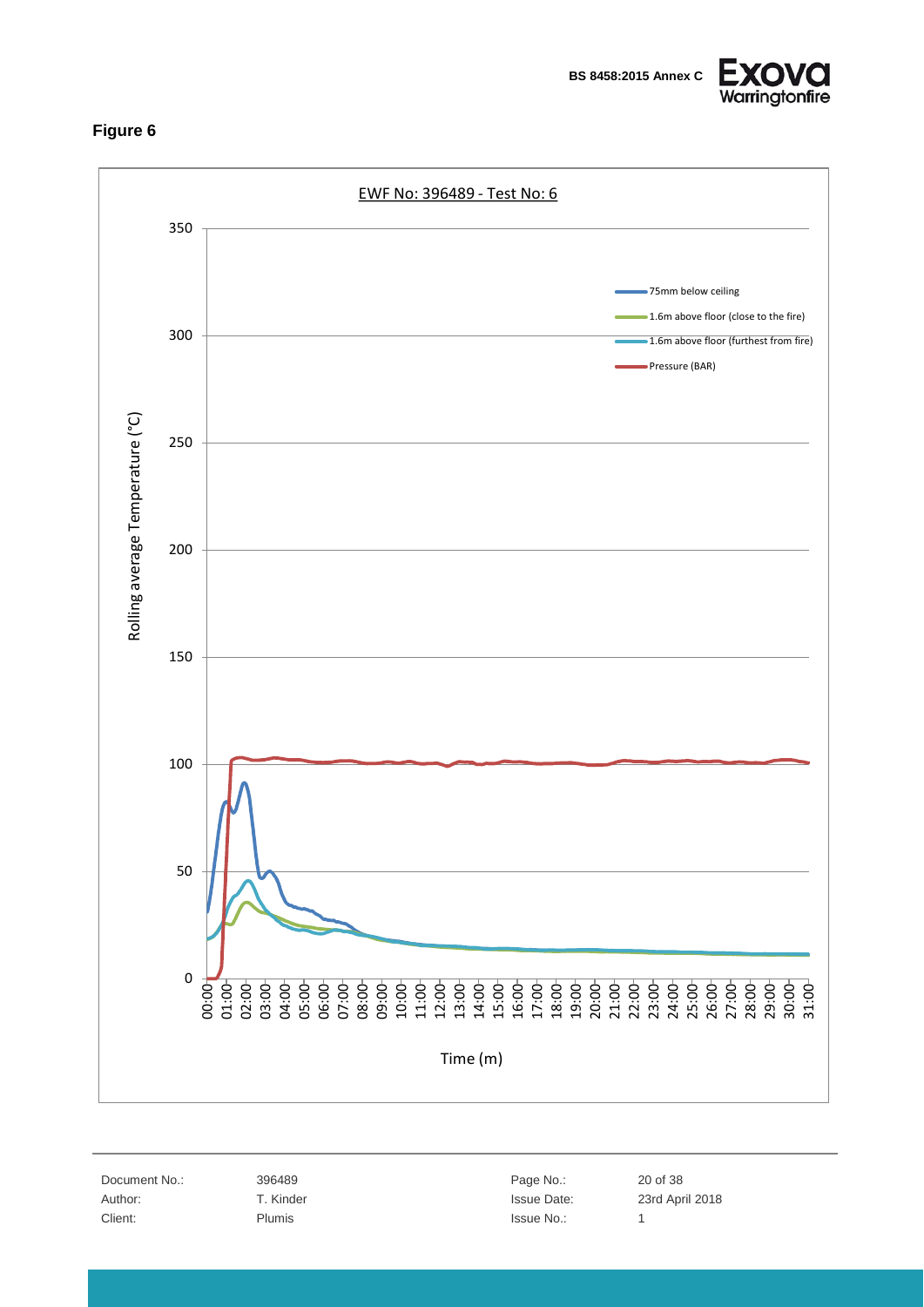<span id="page-20-0"></span>



EWF No: 396489 - Test No: 7 350 75mm below ceiling 1.6m above floor (centre) 300 1.6m above floor (furthest from fire) Pressure (BAR) Rolling average Temperature (°C) Rolling average Temperature (°C) 250 200 150 100 50 0 8 8 8 8 8 8 8 8 8 8 8 8 8 8 8 8 8 8 8<br>8 5 8 8 8 8 8 8 8 8 8 8 8 8 8 8 8 8 8<br>8 Time (m)

Document No.: 396489 21 of 38 Client: Plumis Plumis and Plumis and Plumis and Plumis and Plumis and Plumis and Plumis and Plumis and Plumis 1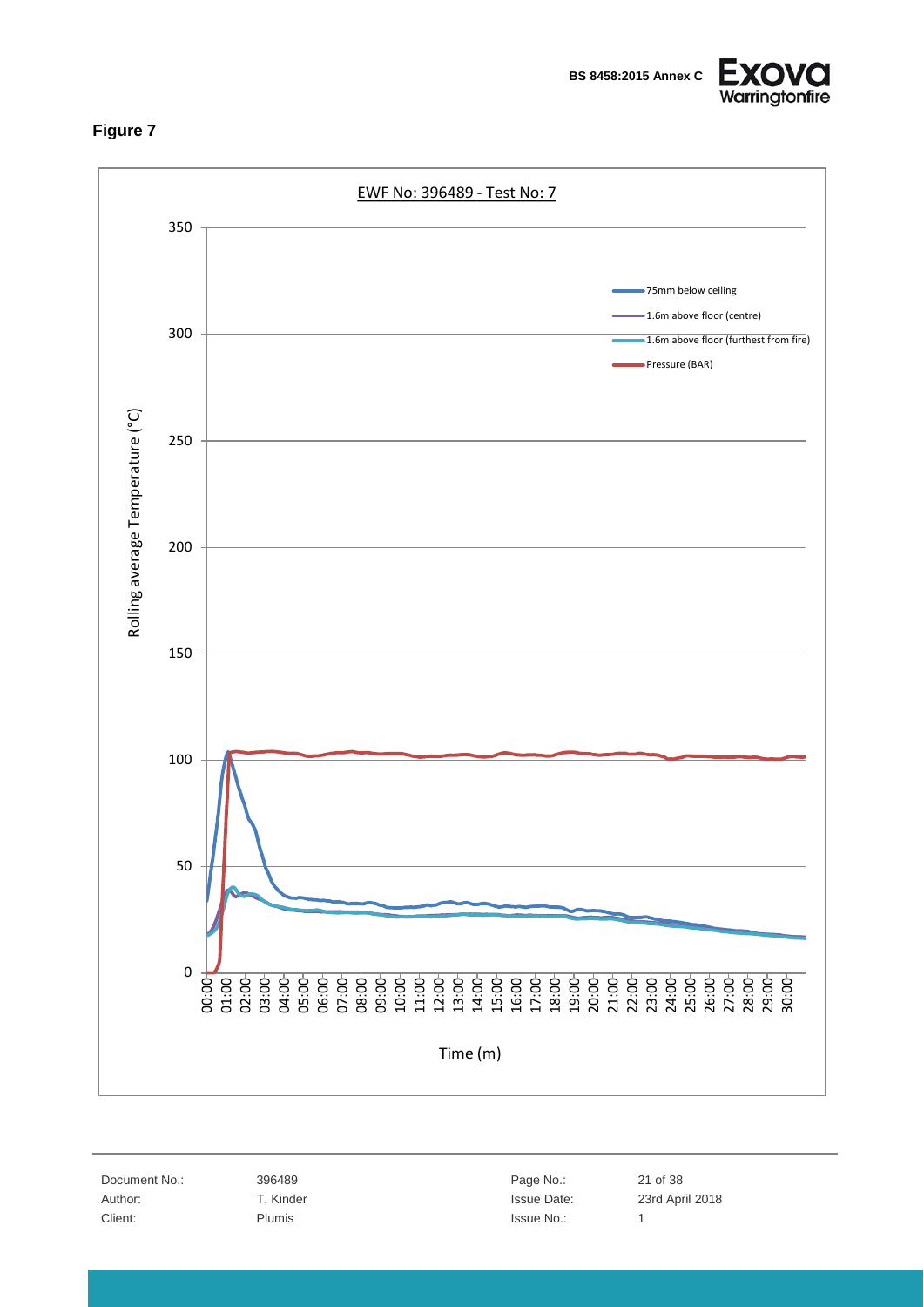

<span id="page-21-0"></span>

Document No.: 396489 22 of 38 Client: Plumis Plumis and Plumis and Plumis and Plumis and Plumis and Plumis and Plumis and Plumis and Plumis 1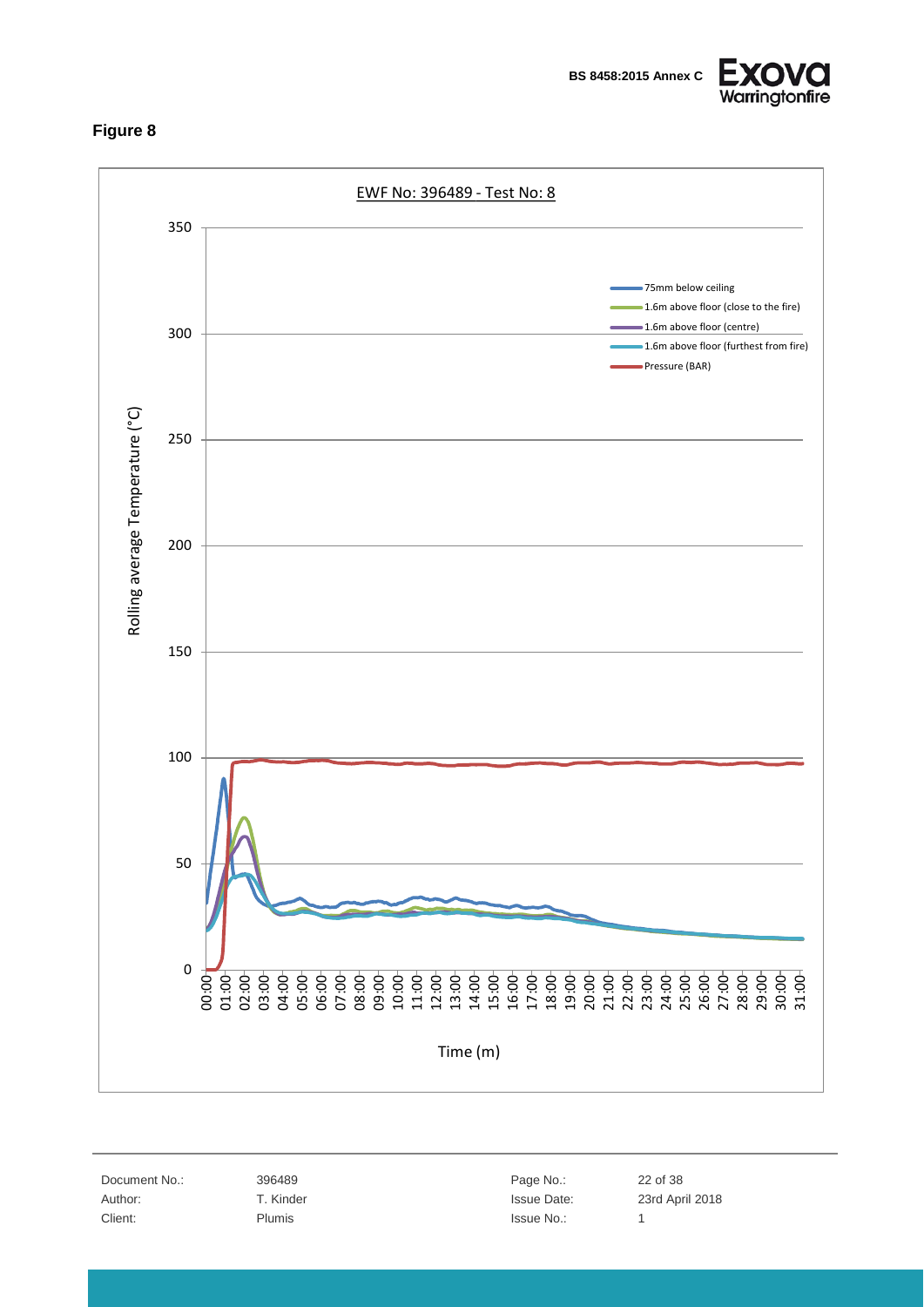

<span id="page-22-0"></span>

Document No.: 396489 396489 Page No.: 23 of 38 Client: Plumis Plumis and Plumis and Plumis and Plumis and Plumis and Plumis and Plumis and Plumis and Plumis 1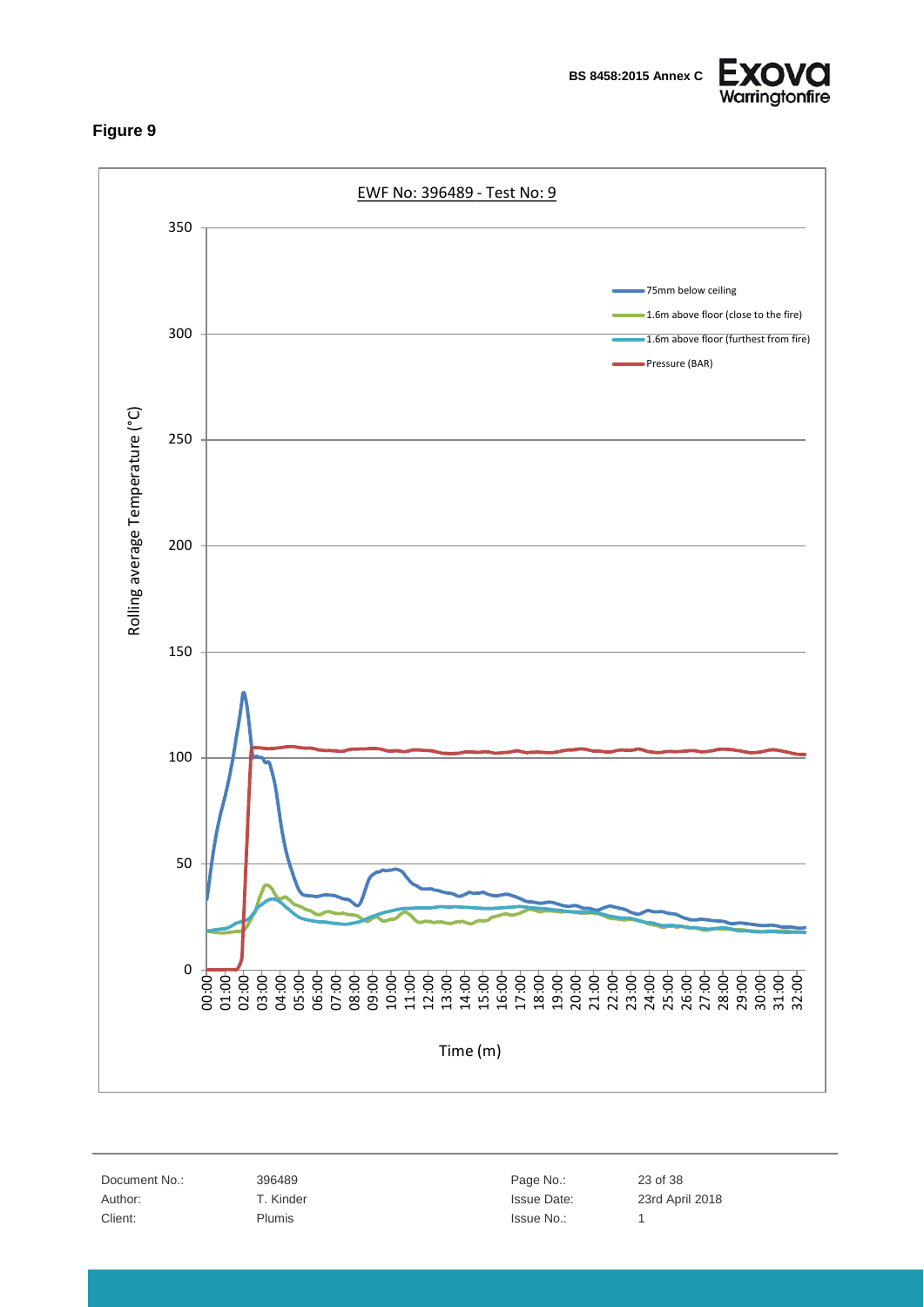

<span id="page-23-0"></span>

Document No.: 396489 396489 Page No.: 24 of 38 Client: Plumis Plumis and Plumis and Plumis and Plumis and Plumis and Plumis and Plumis and Plumis and Plumis 1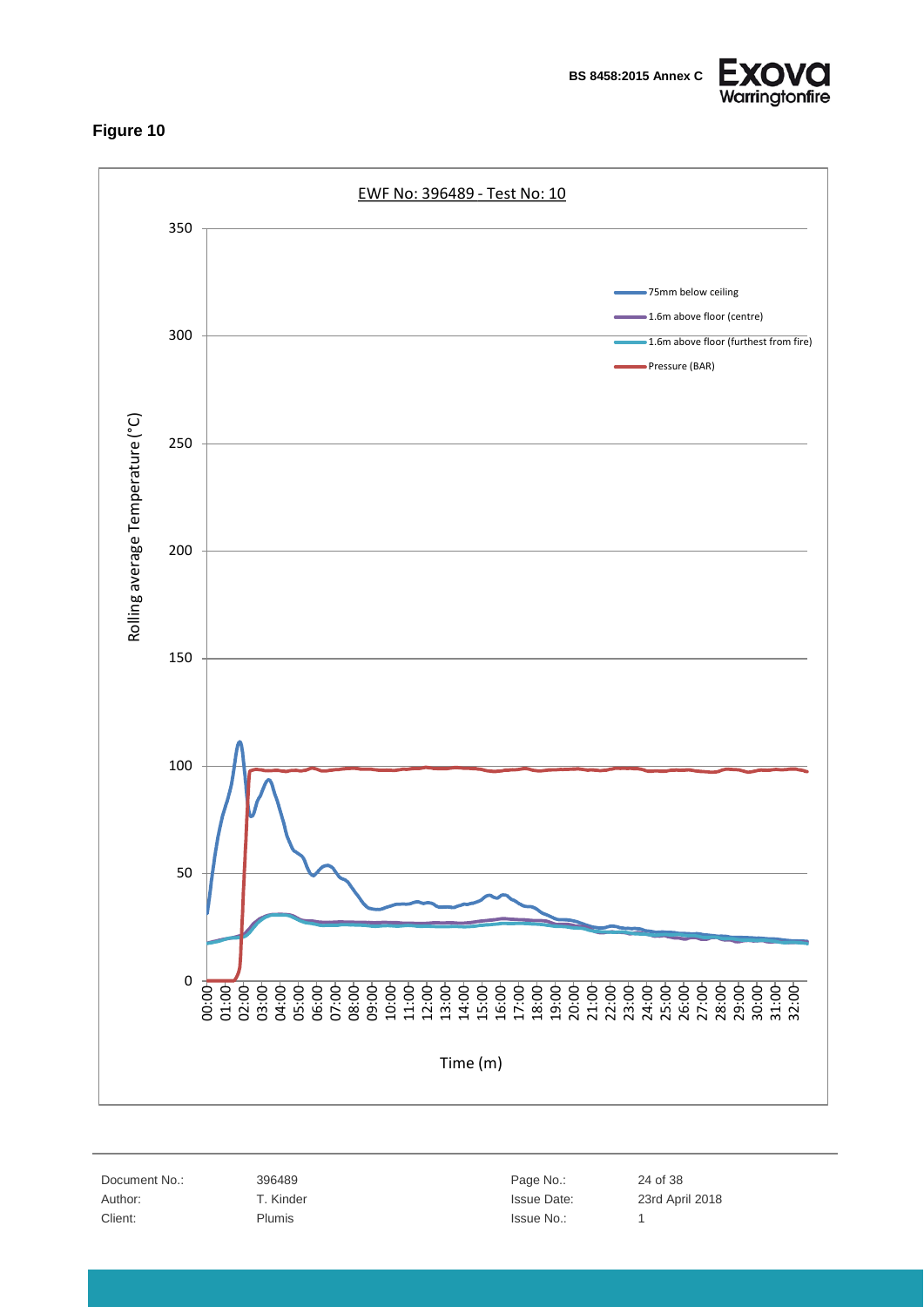

<span id="page-24-0"></span>

Document No.: 396489 25 of 38 Client: Plumis Plumis and Plumis and Plumis and Plumis and Plumis and Plumis and Plumis and Plumis and Plumis 1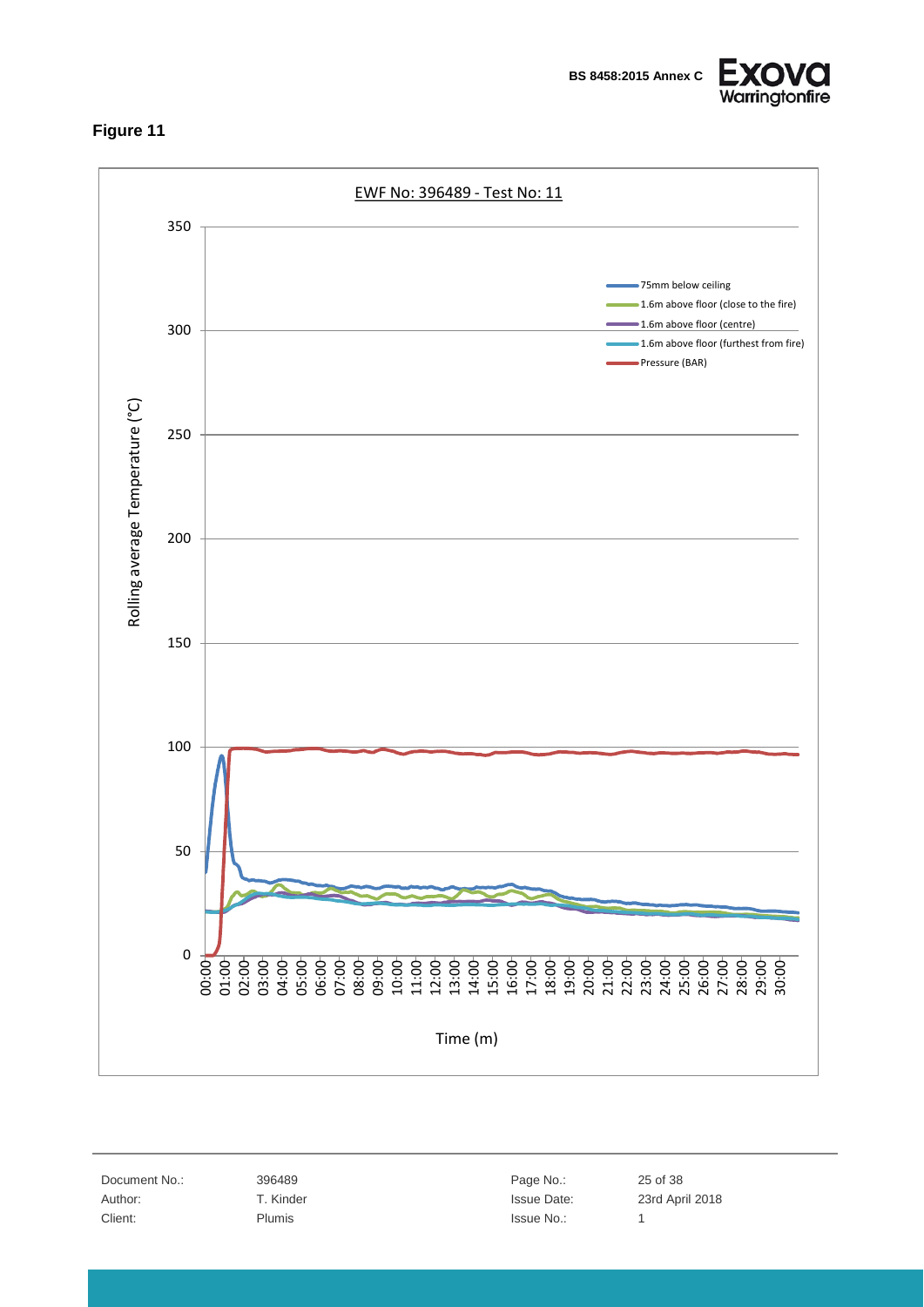**BS 8458:2015 Annex C**



### <span id="page-25-0"></span>**Figure 12**







### Thermocouple

Document No.: 396489 396489 Page No.: 26 of 38 Author: T. Kinder T. Kinder State Bate: 23rd April 2018 Client: Plumis Plumis and Plumis and Plumis and Plumis and Plumis and Plumis and Plumis and Plumis and Plumis 1

Note 1: Nozzle measurements are the same for Figures 12, 13, 14 & 15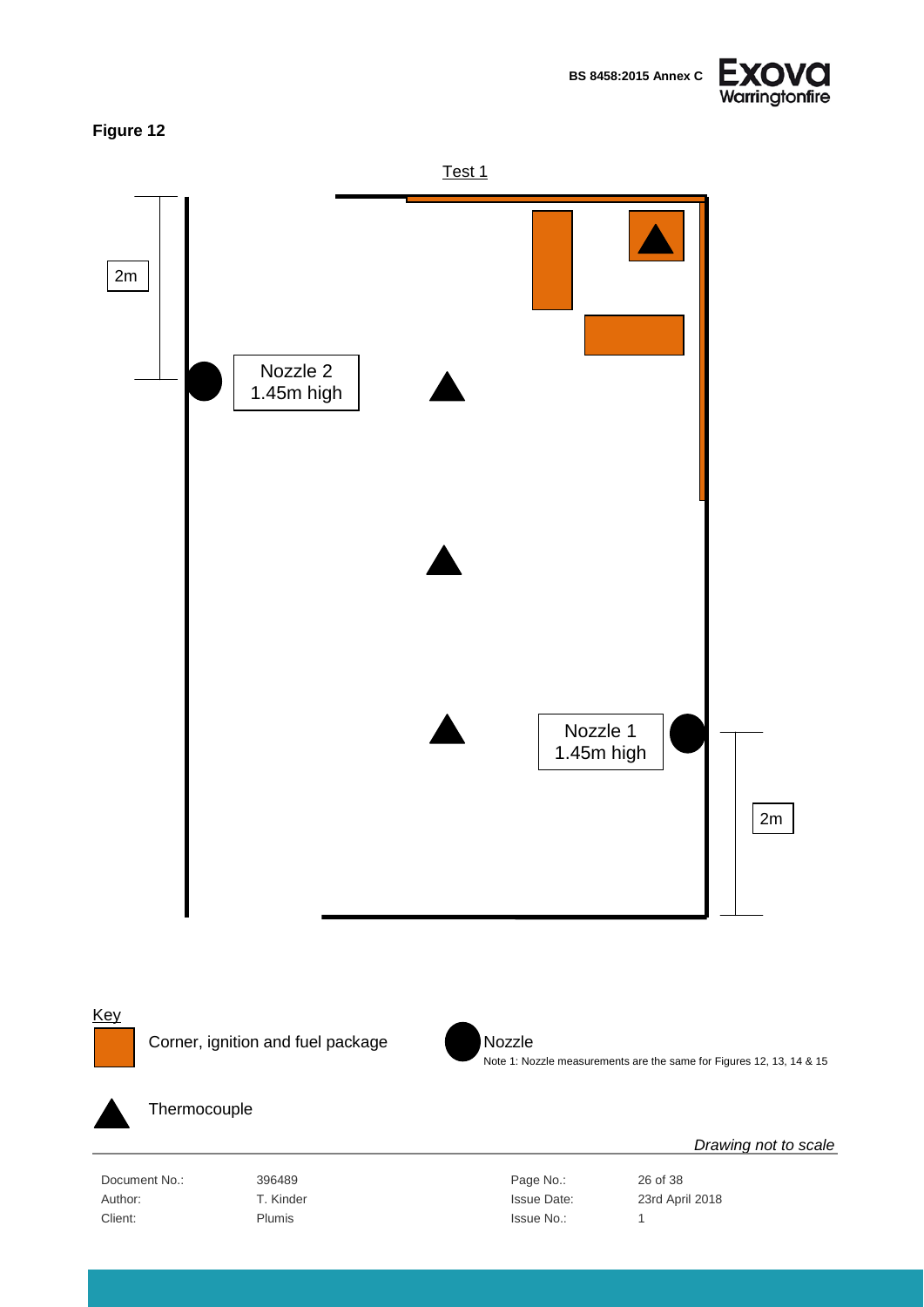

Test 2

<span id="page-26-0"></span>

## **Key**

Between two nozzles ignition Nozzle<br>and fuel package Note 1: Note 1: N



Note 1: Nozzle measurements are the same for Figures 12, 13, 14 & 15



#### Thermocouple

Document No.: 396489 396489 Page No.: 27 of 38 Author: T. Kinder Issue Date: 23rd April 2018 Client: Plumis Plumis and Plumis and Plumis and Plumis and Plumis and Plumis and Plumis and Plumis and Plumis 1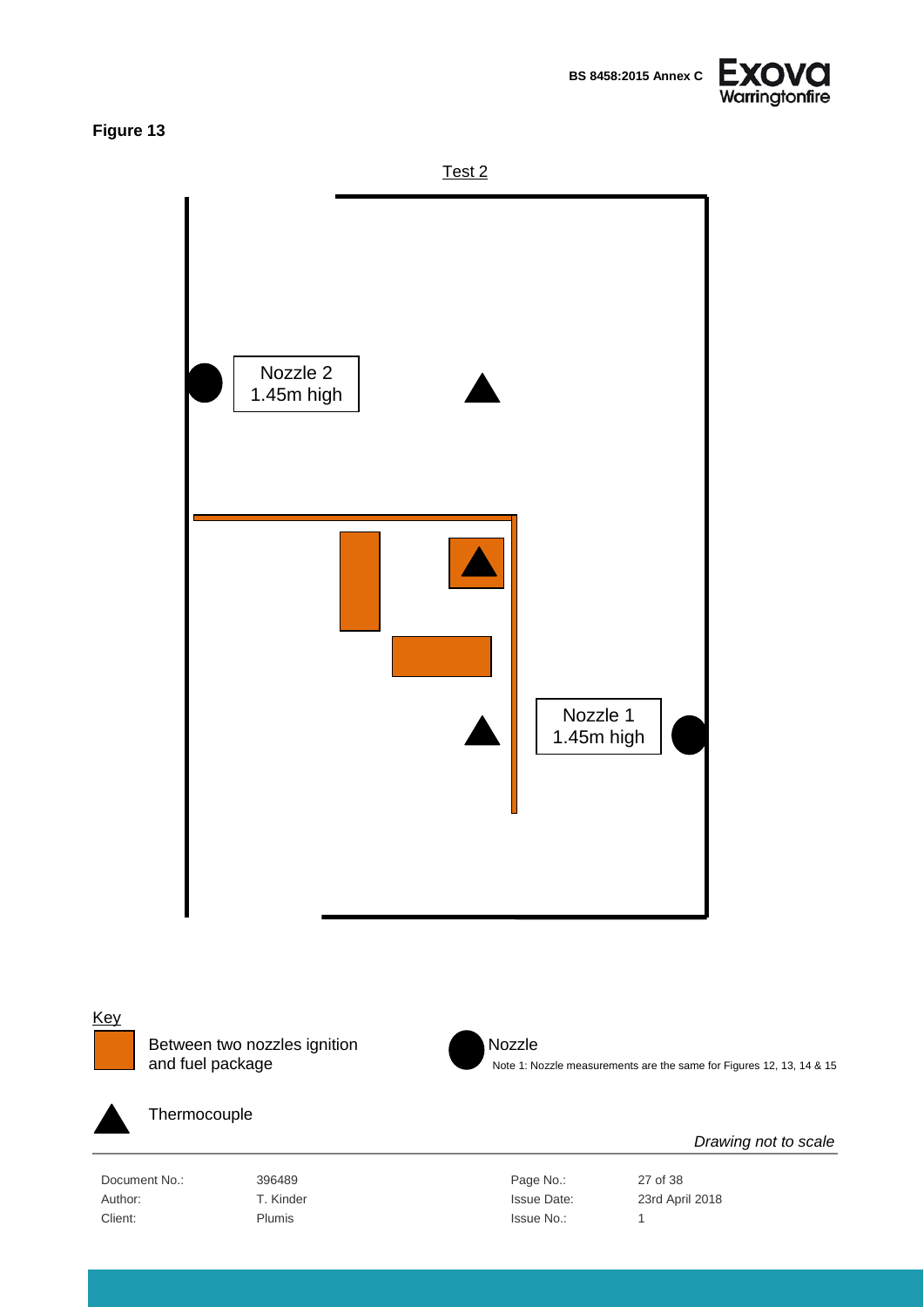

Test 3

<span id="page-27-0"></span>

**Key** 

Beneath a nozzle ignition Nozzle<br>and fuel package Note 1: Note 1: Note 1: Note 1: Note 1: Note 1: Note 1: Note 1: Note 1: Note 1: Note 1: Note 1: Note 1: Note 1: Note 1: Note 1: Note 1: Note 1: Note 1: Note 1: Note 1: Note



Note 1: Nozzle measurements are the same for Figures 12, 13, 14 & 15



#### Thermocouple

Document No.: 396489 386489 Page No.: 28 of 38 Author: T. Kinder Issue Date: 23rd April 2018 Client: Plumis Plumis and Plumis and Plumis and Plumis and Plumis and Plumis and Plumis and Plumis and Plumis 1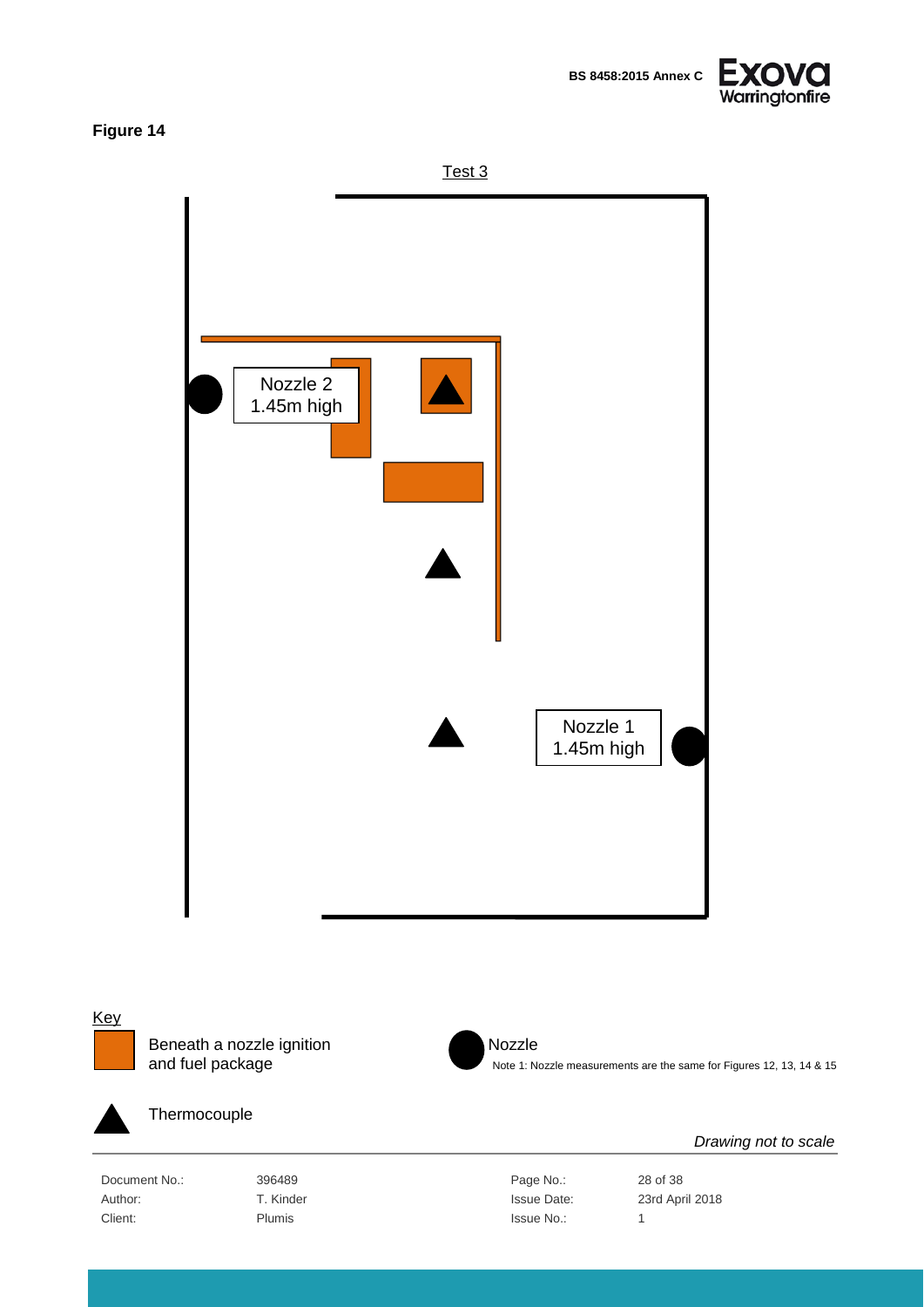

<span id="page-28-0"></span>

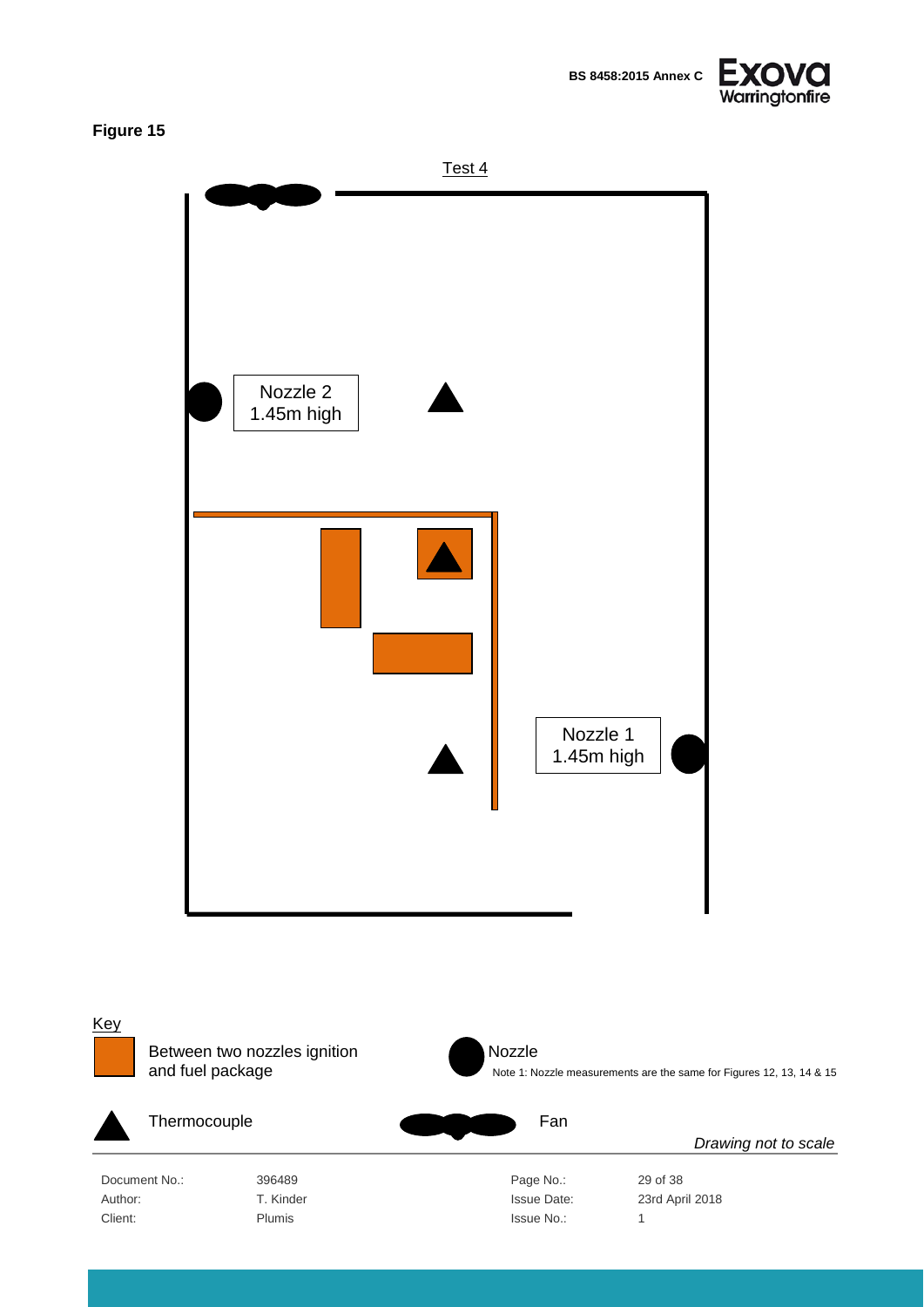

<span id="page-29-0"></span>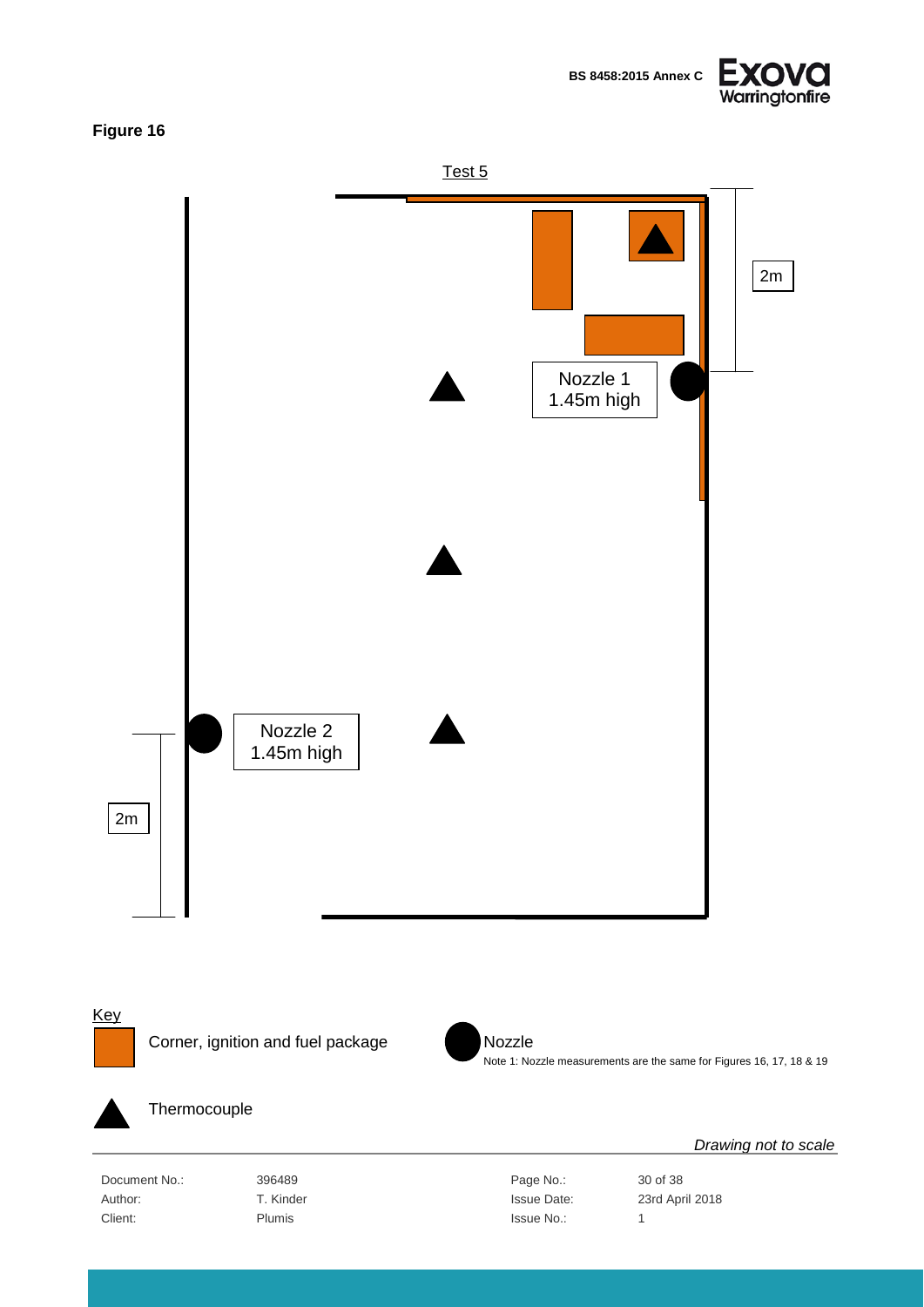**BS 8458:2015 Annex C**



<span id="page-30-0"></span>**Figure 17**







Between two nozzles ignition Nozzle<br>and fuel package Note 1: Note 1: N



Note 1: Nozzle measurements are the same for Figures 16, 17, 18 & 19



Thermocouple

Document No.: 396489 396489 Page No.: 31 of 38 Author: T. Kinder Issue Date: 23rd April 2018 Client: Plumis Plumis and Plumis and Plumis and Plumis and Plumis and Plumis and Plumis and Plumis and Plumis 1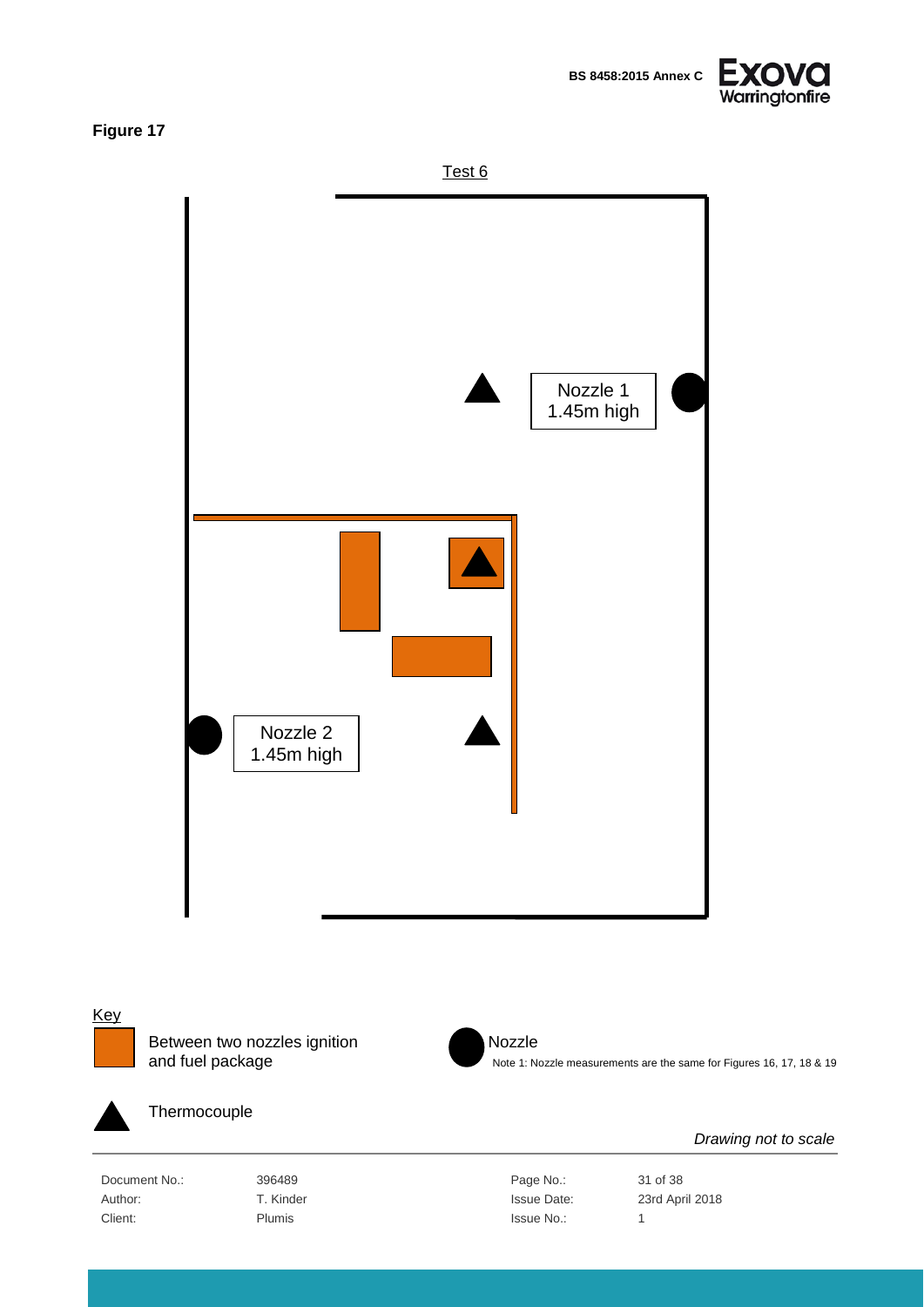**BS 8458:2015 Annex C**



### <span id="page-31-0"></span>**Figure 18**





**Key** 

Beneath a nozzle ignition Nozzle<br>and fuel package Note 1: Note 1: Note 1: Note 1: Note 1: Note 1: Note 1: Note 1: Note 1: Note 1: Note 1: Note 1: Note 1: Note 1: Note 1: Note 1: Note 1: Note 1: Note 1: Note 1: Note 1: Note



Note 1: Nozzle measurements are the same for Figures 16, 17, 18 & 19



#### Thermocouple

Document No.: 396489 396489 Page No.: 32 of 38 Author: T. Kinder Issue Date: 23rd April 2018 Client: Plumis Plumis and Plumis and Plumis and Plumis and Plumis and Plumis and Plumis and Plumis and Plumis 1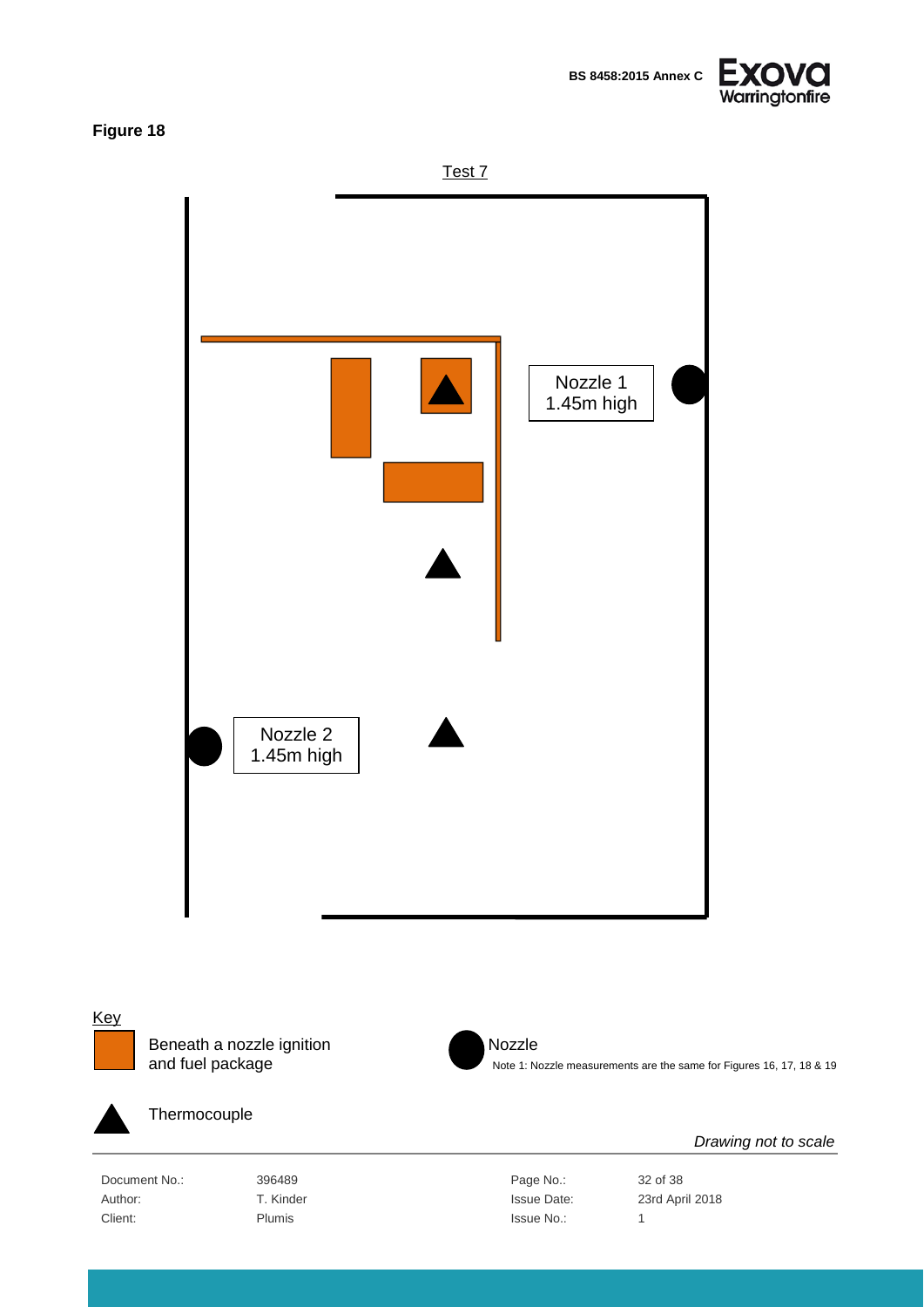

<span id="page-32-0"></span>

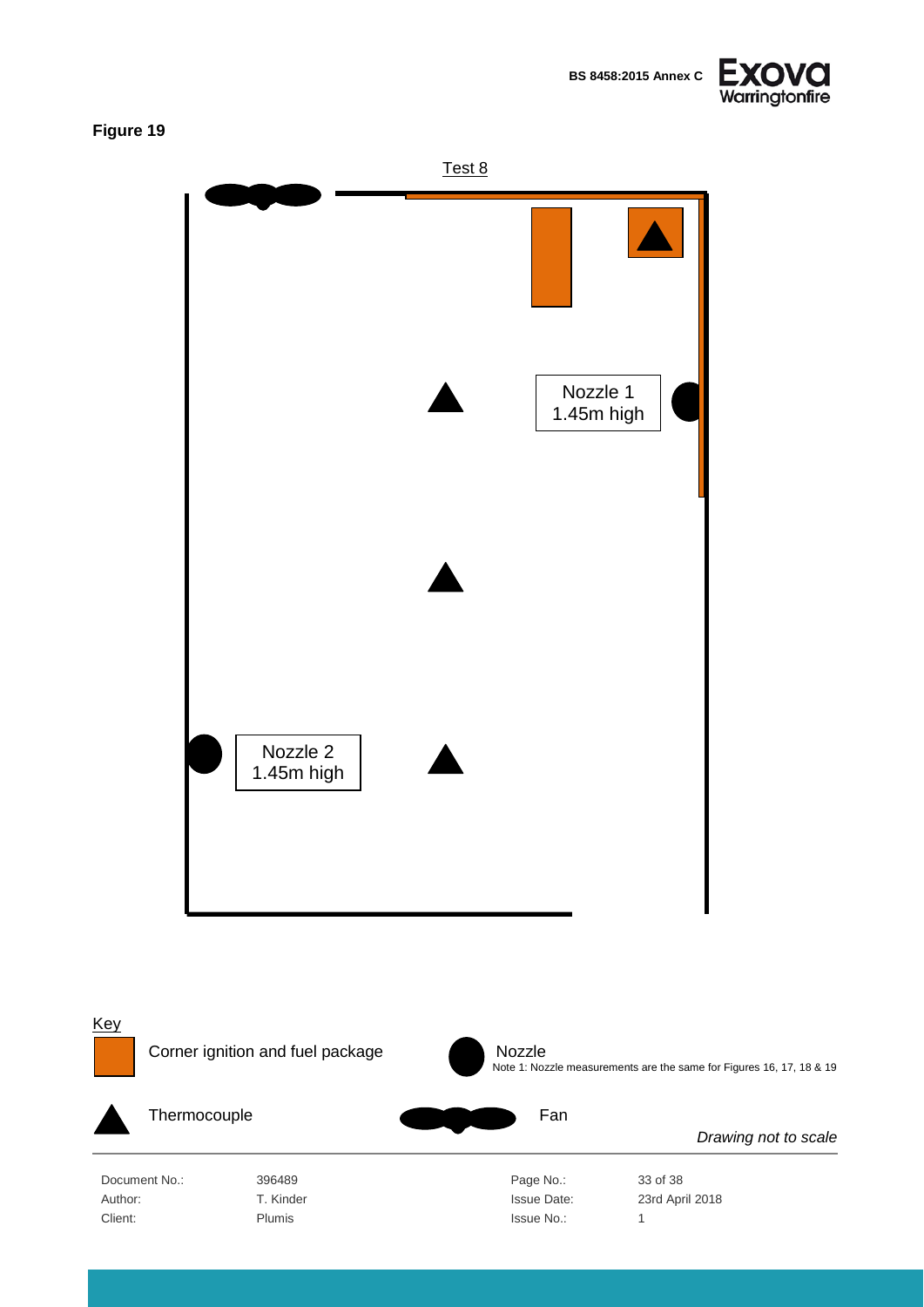

<span id="page-33-0"></span>



Between two nozzles ignition Nozzle<br>and fuel package Note 1: N



Note 1: Nozzle measurements are the same for Figures 20, 21 & 22



Thermocouple

Document No.: 396489 396489 Page No.: 34 of 38 Client: Plumis Plumis and Plumis and Plumis and Plumis and Plumis and Plumis and Plumis and Plumis and Plumis 1

Author: T. Kinder Issue Date: 23rd April 2018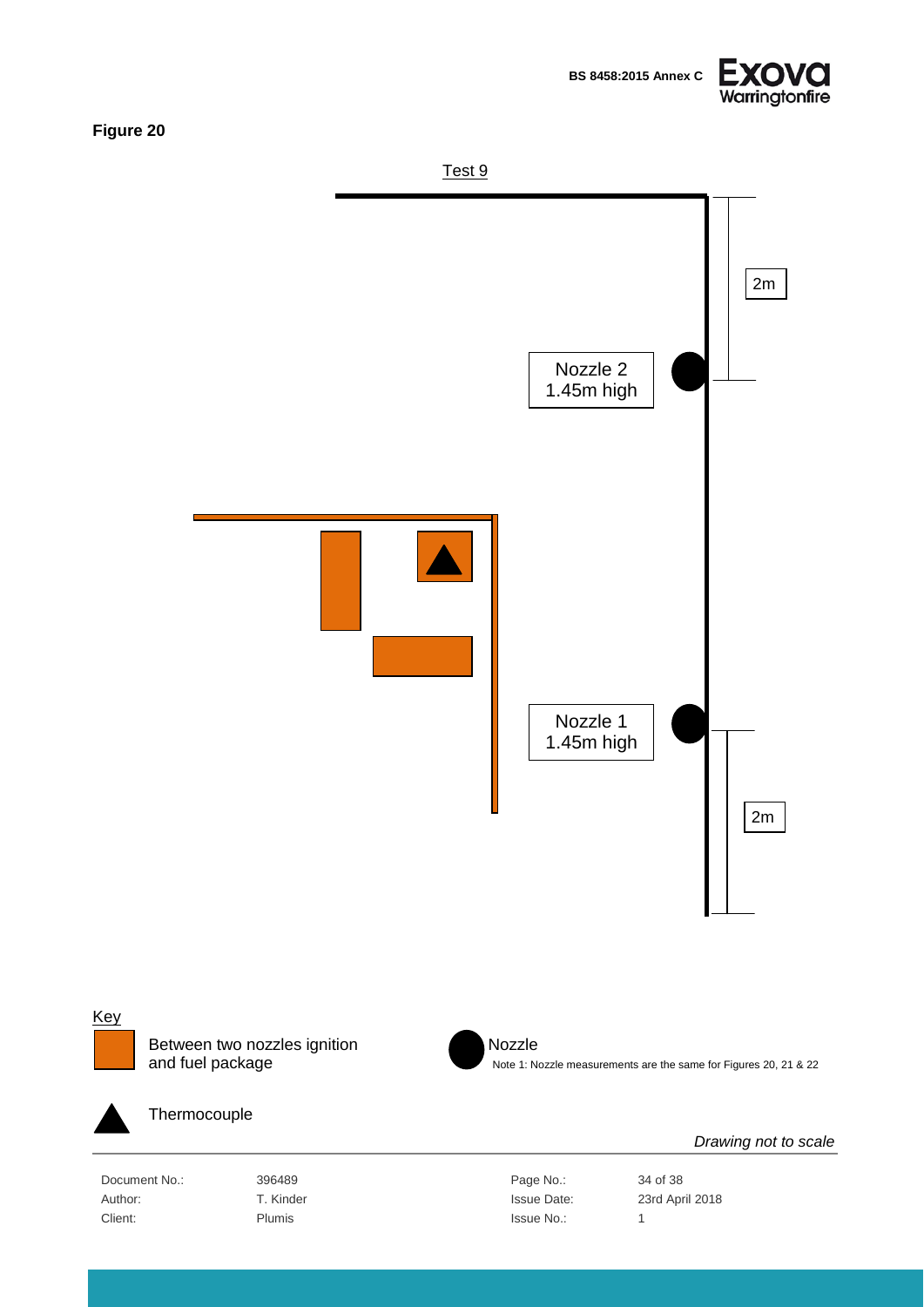**BS 8458:2015 Annex C**



<span id="page-34-0"></span>**Figure 21**





#### **Key**



Beneath a nozzle ignition Nozzle<br>and fuel package Note 1: Noz



Note 1: Nozzle measurements are the same for Figures 20, 21 & 22



Thermocouple

Document No.: 396489 396489 Page No.: 35 of 38 Client: Plumis Plumis and Plumis and Plumis and Plumis and Plumis and Plumis and Plumis and Plumis and Plumis 1

Author: T. Kinder Issue Date: 23rd April 2018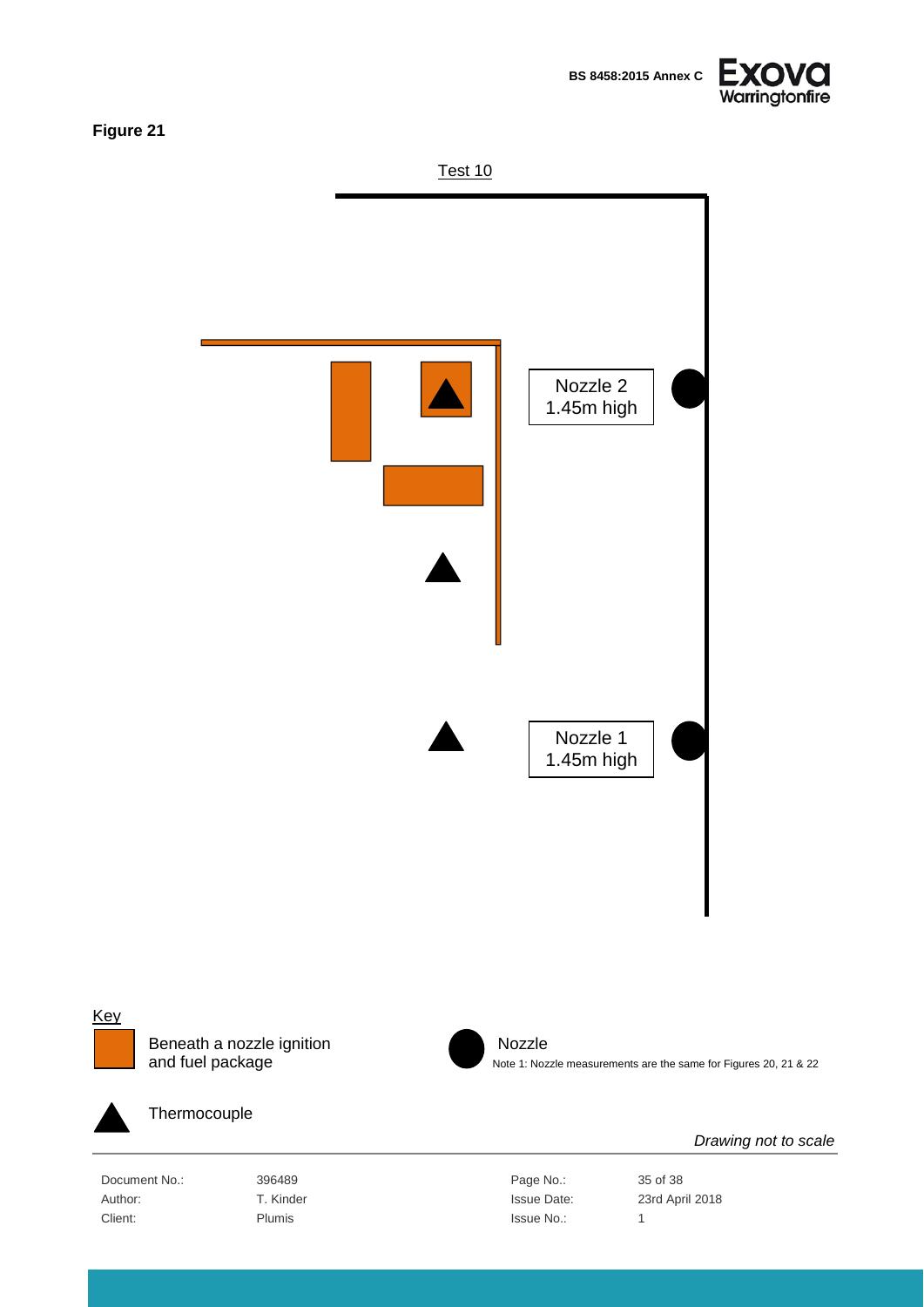



<span id="page-35-0"></span>



Corner, ignition and fuel package Nozzle



Note 1: Nozzle measurements are the same for Figures 20, 21 & 22



Thermocouple

Document No.: 396489 396489 Page No.: 36 of 38 Author: T. Kinder T. Kinder State Bate: 23rd April 2018 Client: Plumis Plumis and Plumis and Plumis and Plumis and Plumis and Plumis and Plumis and Plumis and Plumis 1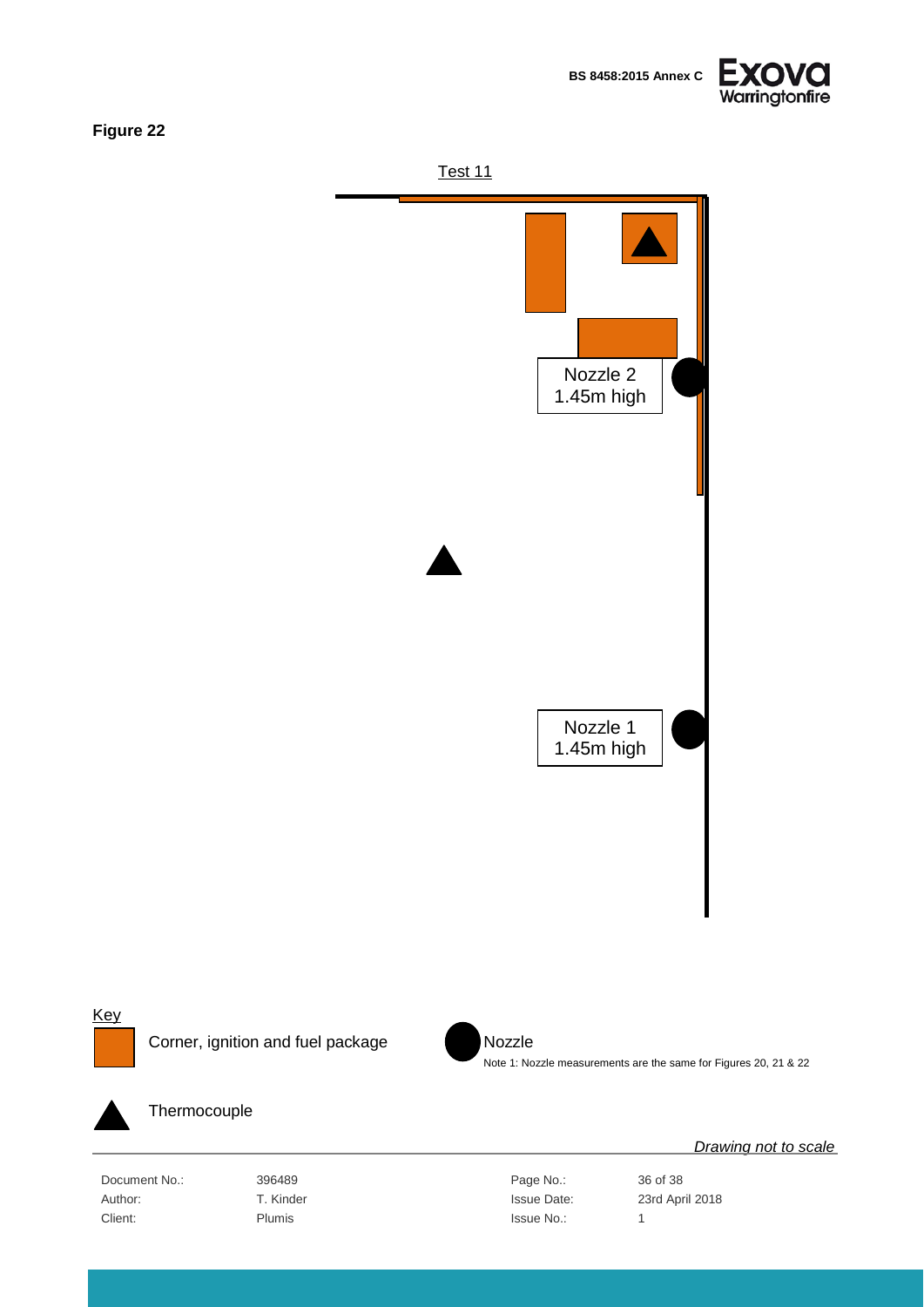



## <span id="page-36-0"></span>**Photographs**





**Photographs of ignition and fuel package before a test**



**Photograph of nozzle system before a test**



**Photograph during a test**



#### **Photograph after a test**

Document No.: 396489 396489 Page No.: 37 of 38 Client: Plumis Plumis and Plumis and Plumis and Plumis and Plumis and Plumis and Plumis and Plumis and Plumis 1